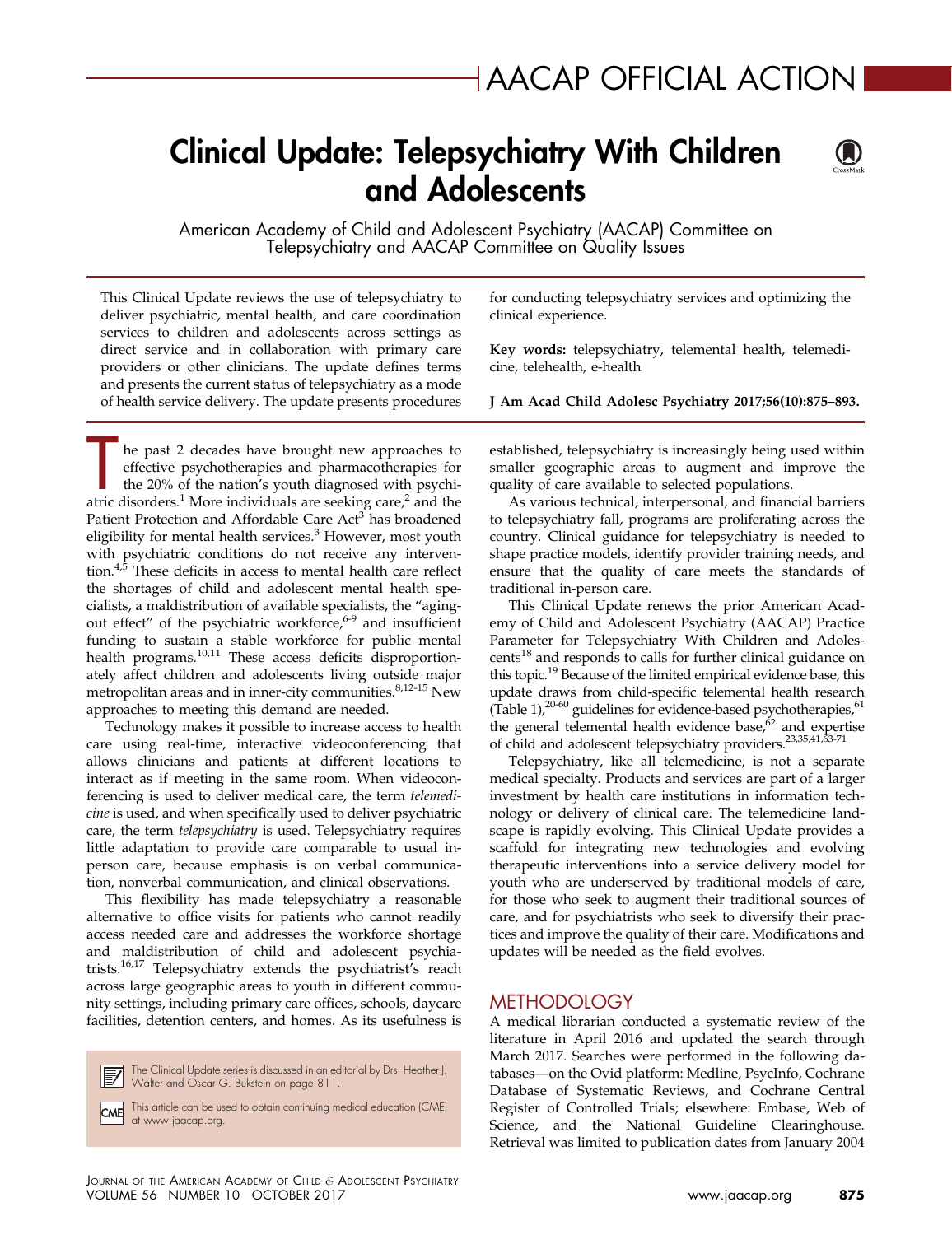| . .<br><b>Citation</b>                | Sample                                                                                    | <b>Assessment</b>                                                                                                     | <b>Findings</b>                                                                                                                                                                                                               |
|---------------------------------------|-------------------------------------------------------------------------------------------|-----------------------------------------------------------------------------------------------------------------------|-------------------------------------------------------------------------------------------------------------------------------------------------------------------------------------------------------------------------------|
| <b>Randomized controlled</b>          |                                                                                           |                                                                                                                       |                                                                                                                                                                                                                               |
| trials                                |                                                                                           |                                                                                                                       |                                                                                                                                                                                                                               |
| Nelson et al., 2003 <sup>20</sup>     | 28 youth (age 8-14 y; mean 10.3 y) diagnostic interview and scale<br>with depression      |                                                                                                                       | comparable improvement of<br>depressive symptoms in response<br>to therapy delivered in person or<br>through ITV                                                                                                              |
| Storch et al., $2011^{21}$            | 31 youth (age 7-16 y; mean 11.1 y) ADIS-IV-C/P, CY-BOCS, COIS,<br>with OCD                | MASC, CDI, satisfaction with<br>services                                                                              | ITV was superior to in-person care<br>on all primary outcome<br>measurements, with significantly<br>larger percentage of individuals<br>in the ITV group meeting<br>remission criteria                                        |
| Himle et al., 2012 <sup>22</sup>      | 20 children (age $8-17$ y) with<br>Tourette's disorder or chronic<br>motor tic disorder   | YGTS, PTQ, CGI-S, CGI-I                                                                                               | youth in ITV and in-person service<br>delivery modalities experienced<br>significant tic decrease with no<br>between-group differences                                                                                        |
| Myers et al., 2015 <sup>23</sup>      | 223 youth (age 5.5-12.9 y)<br>with ADHD                                                   | DISC-IV, CBCL, VADPRS,<br>VADTRS, CIS                                                                                 | caregivers reported improved<br>inattention, hyperactivity,<br>combined ADHD, ODD, role<br>performance, and impairment;<br>teachers reported improvement in<br>ODD and role performance                                       |
| Xie et al., 2013 <sup>24</sup>        | 22 children (age $6-14$ y) with<br>behavioral disorder                                    | PCQ-CA, VADPRS, CGAS                                                                                                  | parent training through ITV was as<br>effective as in-person training and<br>was well accepted by parents                                                                                                                     |
| Tse et al., 2015 <sup>25</sup>        | 38 children (age 5.5-12 y)<br>with ADHD                                                   | VADRS, CIS, PSI, CSQ,<br>PHQ-9, FES                                                                                   | parents of children with ADHD<br>received parent training in person<br>or through ITV; children in the 2<br>groups improved comparably;<br>parents' distress did not change<br>for those who received training<br>through ITV |
| Comer et al., 2017 <sup>26</sup>      | behaviors                                                                                 | children 3-5 y old with disruptive K-DBDS, CGI-S CGI-I; CGAS, ECBI, children's behaviors improved<br>CBCL, CSQ-8, TAI | comparably for PCIT and i-PCIT<br>service models                                                                                                                                                                              |
| Pre-post or comparison<br>studies     |                                                                                           |                                                                                                                       |                                                                                                                                                                                                                               |
| Glueckauf et al., 2002 <sup>27</sup>  | 22 adolescents (mean age 15.4 y; SSRS, WAI, issue-specific<br>100% Caucasian), 36 parents | measurements of family<br>problems, adherence to treatment                                                            | improvement for problem severity<br>and frequency in all conditions;<br>therapeutic alliance high; teens<br>rated alliance lower in ITV format                                                                                |
| Fox et al., 2008 <sup>28</sup>        | 190 youth (age 12-19 y; mean<br>17 y) in juvenile detention                               | GAS                                                                                                                   | improvement in rate of attainment<br>of goals associated with family<br>relationships and personality and<br>behavior                                                                                                         |
| Yellowlees et al., 2008 <sup>29</sup> | 41 children in e-mental health<br>program                                                 | <b>CBCL</b>                                                                                                           | retrospective assessment of 3-mo<br>outcomes with a convenience<br>sample found improvements in<br>the Affect and Oppositional<br>domains of CBCL                                                                             |
| Reese et al., 2012 <sup>30</sup>      | 8 children (mean age 7.6 y; 12.5% ADHD<br>Asian)                                          |                                                                                                                       | families reported improved child<br>behavior and decreased parent<br>distress with ITV format of Group<br>Triple P Positive Parenting<br>Program                                                                              |

## <span id="page-1-0"></span>TABLE 1 Evidence-Base Supporting Child and Adolescent Telepsychiatry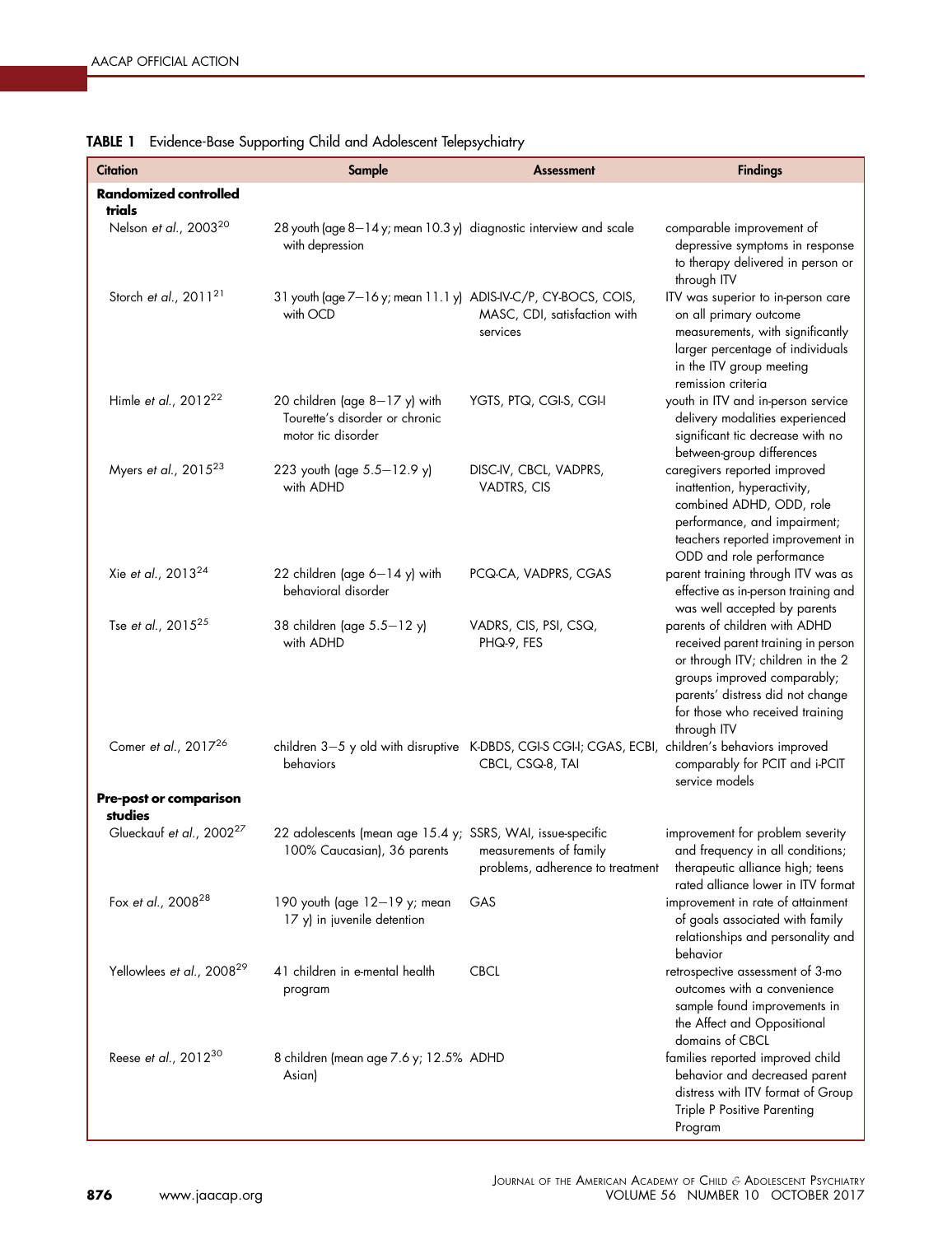## TABLE 1 Continued

| <b>Citation</b>                                                       | Sample                                                                                          | <b>Assessment</b>                                                                                                                                   | <b>Findings</b>                                                                                                                                                                                                                                                      |
|-----------------------------------------------------------------------|-------------------------------------------------------------------------------------------------|-----------------------------------------------------------------------------------------------------------------------------------------------------|----------------------------------------------------------------------------------------------------------------------------------------------------------------------------------------------------------------------------------------------------------------------|
| Heitzman-Powell et al.,<br>$2013^{31}$<br><b>Satisfaction studies</b> | 7 parents; youth age not reported  OASIS training program                                       |                                                                                                                                                     | parents increased their knowledge<br>and self-reported implementation<br>of behavioral strategies                                                                                                                                                                    |
| Blackmon et al., 1997 <sup>32</sup>                                   | 43 children (age 2-15 y; mean<br>9 у)                                                           | 12-item telemedicine consultation<br>evaluation                                                                                                     | all children and 98% of parents<br>reported satisfaction equal to in-<br>person care                                                                                                                                                                                 |
| Elford et al., $2001^{33}$                                            | 30 children (age 4-16 y; mean<br>13 y                                                           | satisfaction questionnaire                                                                                                                          | showed high satisfaction of<br>children, teens, parents, and<br>psychiatrists with ITV                                                                                                                                                                               |
| Kopel et al., 2001 <sup>34</sup>                                      | 136; article does not specify age<br>but refers to participants as<br>"young persons"           | satisfaction questionnaire                                                                                                                          | high satisfaction by families and<br>rural health workers in New<br>South Wales, Australia                                                                                                                                                                           |
| Greenberg et al., 2006 <sup>35</sup>                                  | of children 9.3 y                                                                               | 35 PCPs, 12 caregivers; mean age focus groups with PCPs, interviews<br>with caregivers                                                              | PCP and caregiver satisfaction with<br>telepsychiatry; frustration with<br>limitations of local supports                                                                                                                                                             |
| Hilty et al., 2006 <sup>36</sup>                                      | 15 PCPs for children and adults;<br>400 patients (number of children<br>not specified)          | <b>PCP Satisfaction Survey</b>                                                                                                                      | PCP satisfaction was high and<br>increased over time                                                                                                                                                                                                                 |
| Myers et al., 2007 <sup>37</sup>                                      | 172 patients (age 2-21 y) and<br>387 visits                                                     | 11-item Psychiatrist Satisfaction<br>Survey                                                                                                         | describes telepsychiatry services at<br>4 sites; high satisfaction of PCPs<br>and reimbursement of services;<br>pediatricians more satisfied than<br>family physicians                                                                                               |
| Myers et al., 2008 <sup>38</sup>                                      | 172 patients (age 2-21 y) and<br>387 visits                                                     | 12-item Parent Satisfaction Survey                                                                                                                  | describes use of telepsychiatry by<br>families and their high<br>satisfaction with initial and return<br>visits; less satisfied with care for<br>adolescents than for younger<br>children                                                                            |
| Myers et al., 2010 <sup>39</sup>                                      | 701 patients (18% <7 y, 43% 7<br>$-12$ y, 39% > 12 y); 190 PCPs                                 | collection of patient demographics<br>and diagnoses                                                                                                 | telepsychiatry with young people is<br>feasible and acceptable                                                                                                                                                                                                       |
| Pakyurek et al., 2010 <sup>40</sup>                                   | children and adolescents in<br>primary care; 5 case studies                                     | effectiveness of telepsychiatry in<br>treating range of problems                                                                                    | video might actually be superior to<br>in-person consultation                                                                                                                                                                                                        |
| Lau et al., 2011 <sup>41</sup>                                        | 45 children and adolescents (age 3 description of patients referred for<br>$-17$ y; mean 9.7 y) | consultation, reason for<br>consultation, treatment<br>recommendations                                                                              | ITV reached variety of children,<br>with consultants providing<br>diagnostic clarification and<br>modifying treatment                                                                                                                                                |
| Szeftel et al., 2012 <sup>42</sup><br><b>Descriptive and service</b>  | 45 patients, $31 < 18$ y old                                                                    | retrospective chart review-<br>medication changes, frequency of<br>patient appointments, diagnostic<br>changes, symptom severity and<br>improvement | ITV led to changed Axis I<br>psychiatric diagnosis (excluding<br>developmental disorders) in 70%<br>and changed medication in 82%<br>of patients initially (41% at 1 y<br>and 46% at 3 y); ITV helped PCPs<br>with recommendations for<br>developmental disabilities |
| usage                                                                 |                                                                                                 |                                                                                                                                                     |                                                                                                                                                                                                                                                                      |
| Myers et al., 200443                                                  | 159 youth (age $3 - 18$ y)                                                                      | comparison of patients evaluated<br>through ITV vs. in person                                                                                       | ITV patients were representative of<br>usual outpatient population<br>demographically, clinically, and<br>by reimbursement; more "adverse<br>case mix" for ITV sample                                                                                                |
| Myers et al., 2006 <sup>44</sup>                                      | 115 incarcerated youth (age 14<br>$-18y$                                                        | 11-item satisfaction survey                                                                                                                         | described large series of<br>incarcerated youth, including<br>medication management                                                                                                                                                                                  |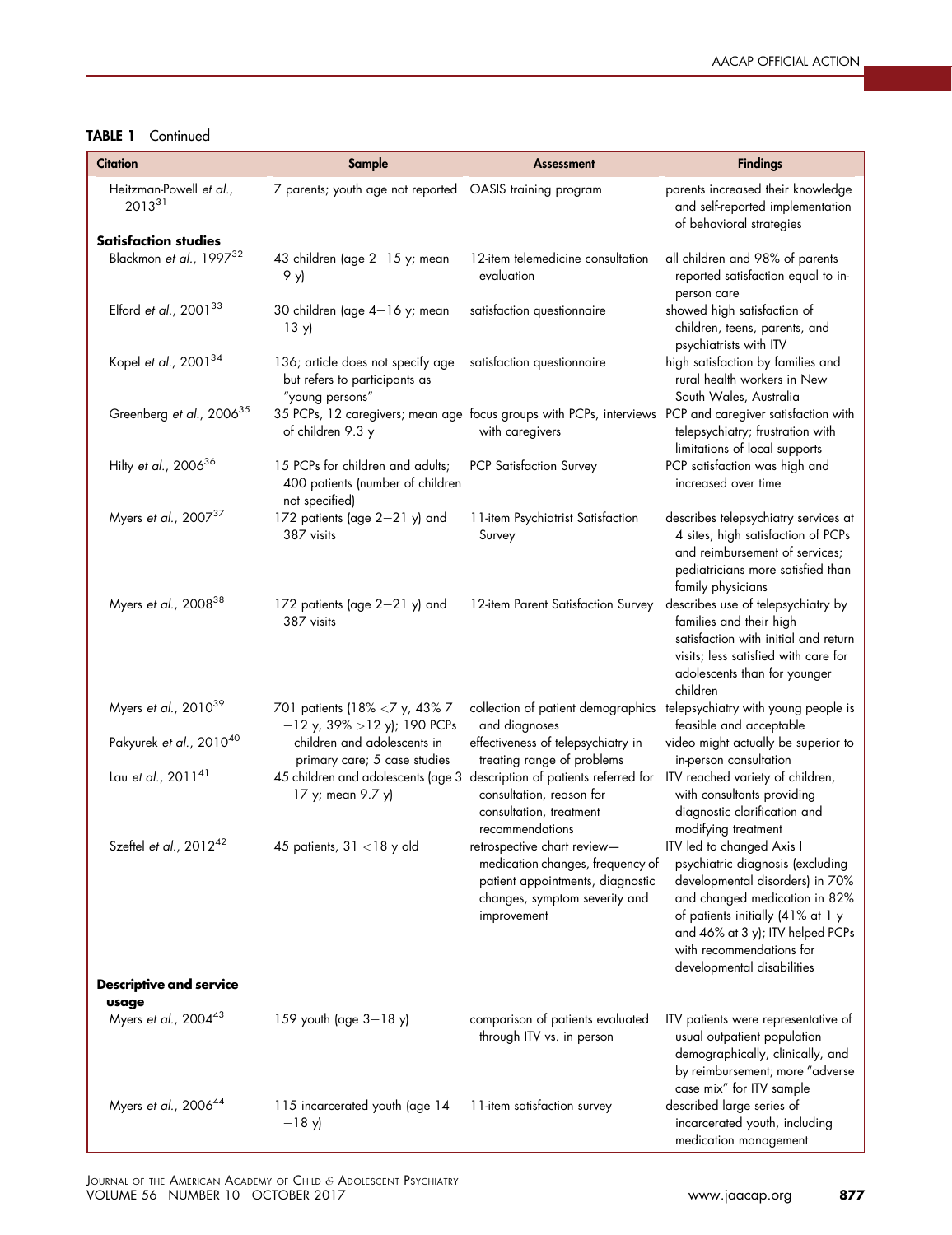## TABLE 1 Continued

| Citation                                                  | Sample                                                                                                                                          | <b>Assessment</b>                                                                                                                                                                             | <b>Findings</b>                                                                                                                                                                                                                |
|-----------------------------------------------------------|-------------------------------------------------------------------------------------------------------------------------------------------------|-----------------------------------------------------------------------------------------------------------------------------------------------------------------------------------------------|--------------------------------------------------------------------------------------------------------------------------------------------------------------------------------------------------------------------------------|
| Jacob et al., 2012 <sup>45</sup><br>Nelson et al., 201246 | 15 children (age 4-18 y; mean<br>9.73 y                                                                                                         | 12-item Parent Satisfaction Survey<br>chart review                                                                                                                                            | patient satisfaction high and PCPs<br>found recommendations helpful;<br>outcomes pending on follow-up<br>no factor inherent to the ITV delivery                                                                                |
|                                                           | 22 youth (mean age 9.3 y)                                                                                                                       |                                                                                                                                                                                               | mechanism impeded adherence<br>to national ADHD guidelines                                                                                                                                                                     |
| <b>Diagnostic validity</b><br>Elford et al., $2000^{47}$  | 25 children (age 4-16 y) with<br>various diagnoses                                                                                              | diagnostic interviews                                                                                                                                                                         | 96% concordance between ITV<br>and in-person evaluations; no<br>differences in satisfaction                                                                                                                                    |
| Stain et al., 2011 <sup>48</sup>                          | 11 adolescents and young adults<br>(age 14-30 y)                                                                                                | Diagnostic Interview for Psychosis                                                                                                                                                            | strong correlation of assessments<br>done in person vs. ITV                                                                                                                                                                    |
| Reese et al., 2013 <sup>49</sup>                          | 21 children (age 3-5 y; 90%<br>Caucasian)                                                                                                       | ADOS Module 1, ADI-R, parent<br>satisfaction                                                                                                                                                  | no difference in reliability of<br>diagnostic accuracy, ADOS<br>observations, ratings for ADI-R<br>parent report of symptoms, and<br>parent satisfaction between ITV<br>and in-person groups                                   |
| <b>Chart review</b>                                       |                                                                                                                                                 |                                                                                                                                                                                               |                                                                                                                                                                                                                                |
| Marcin et al., 2005 <sup>50</sup>                         | 223 patients (age 6 mo-84 y;<br>mean 33 y; SD 19 y) including<br>psychiatry and other specialties                                               | chart review                                                                                                                                                                                  | teleconsultation resulted in changes<br>in diagnosis and treatment and<br>was associated with clinical<br>improvement                                                                                                          |
| Boydell et al., 200751                                    | 100 children and adolescents (age chart review and interviews with<br>$2 - 17$ y; mean 11 y)                                                    | case managers                                                                                                                                                                                 | pros and cons of adherence                                                                                                                                                                                                     |
| Psychosomatic pediatrics<br>interventions                 |                                                                                                                                                 |                                                                                                                                                                                               |                                                                                                                                                                                                                                |
| Bensink et al., 2007 <sup>52</sup>                        | 8 youth (inclusion criteria for age is cost-minimization analysis,<br>$2-18$ y, but no specified age<br>range or mean age for actual<br>sample) | structured interviews                                                                                                                                                                         | using ITV over videophone to<br>families with a child diagnosed<br>with cancer, the study noted<br>technical feasibility and high<br>parental satisfaction                                                                     |
| Clawson et al., 2008 <sup>53</sup>                        | 15 youth (age 8 mo $-10$ y)                                                                                                                     | family satisfaction, costs to family,<br>psychiatrist satisfaction, clinical<br>outcomes                                                                                                      | ITV was feasible with the pediatric<br>feeding disorder population and<br>resulted in cost savings                                                                                                                             |
| Shaikh et al., 2008 <sup>54</sup>                         | 99 youth (age $1-17$ y)                                                                                                                         | retrospective review of patient<br>medical records                                                                                                                                            | ITV consultations resulted in<br>substantial changes and<br>additions to diagnoses; for a<br>subtest of patients, repeated ITV<br>consultations led to improved<br>health behaviors, weight<br>maintenance, and/or weight loss |
| Witmans et al., 2008 <sup>55</sup>                        | 89 children (age 1-18 y; mean<br>7.5 y                                                                                                          | sleep diary, childhood sleep habits, patients were very satisfied with the<br>PQoL, client satisfaction                                                                                       | delivery of multidisciplinary<br>pediatric sleep medicine services<br>over ITV                                                                                                                                                 |
| Mulgrew et al., 2011 <sup>56</sup>                        | 25 youth (age $4-11$ y)                                                                                                                         | consulting psychiatrists' listening<br>skills; ease of understanding<br>instruction delivered to patients<br>and their families; comfort level of<br>parents in discussing health<br>concerns | no significant difference in parent<br>satisfaction between consultations<br>for weight management delivered<br>by ITV or in person                                                                                            |
| Davis et al., 2013 <sup>57</sup>                          | 58 youth (age $5-11$ y; mean<br>8.6 y                                                                                                           | BMI; 24-h dietary recall,<br>ActiGraph, CBCL, Behavioral<br><b>Pediatrics Feeding Assessment</b><br>Scale                                                                                     | both groups showed improvements<br>in BMI, nutrition, and physical<br>activity, and groups did not differ<br>significantly on primary outcomes                                                                                 |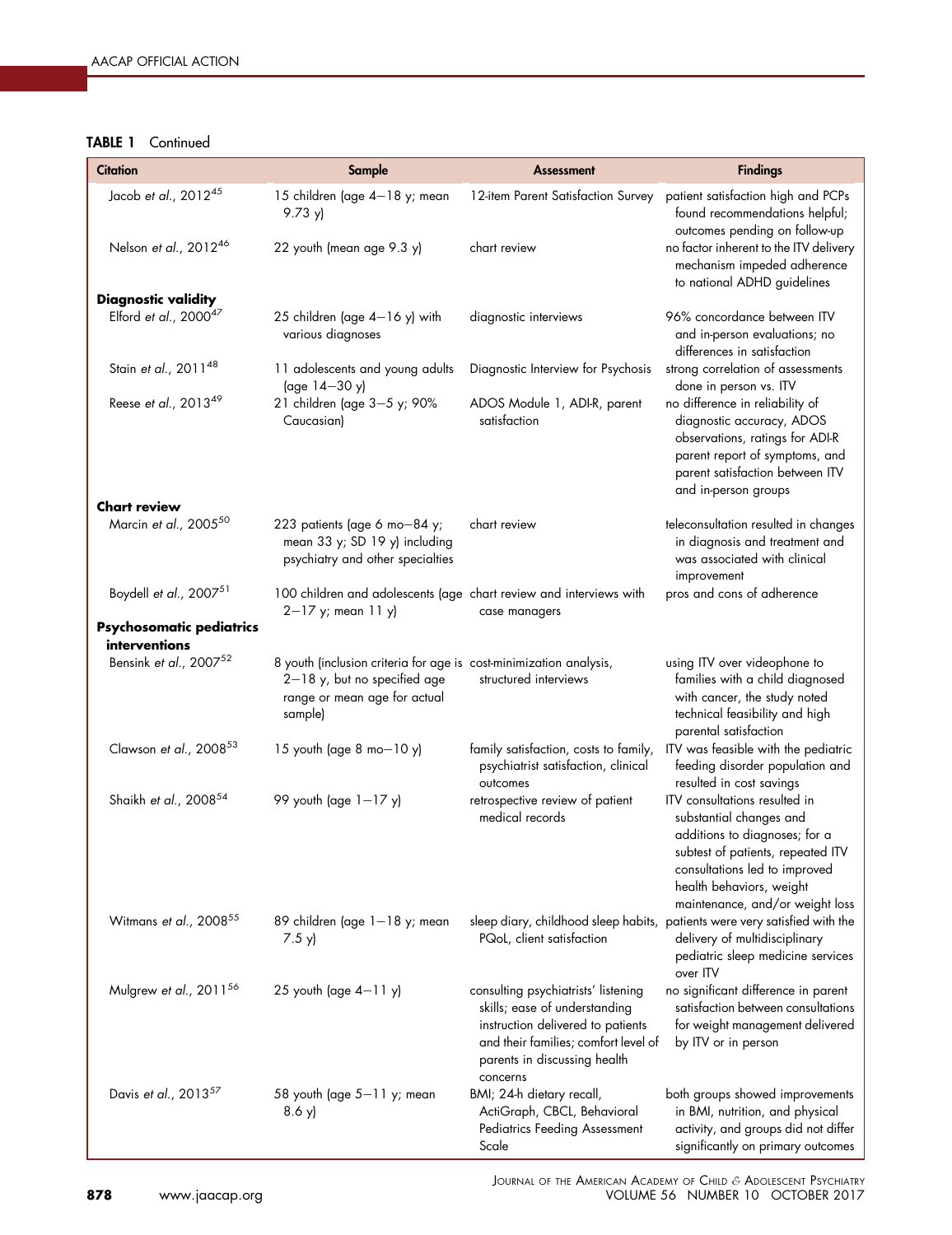TABLE 1 Continued

| <b>Citation</b>                                                                                                                                                                                                                                                                                                                                                                                                                                                                                                                                                                                                                                                                                                                                                                                                                                                                                                                                                                                                                                                                                                                                                                                                                                                                                                                                                                                                                                                                                                                                                                                                                                                                                                                                                                                                                                                                                                                | Sample                                                                                          | <b>Assessment</b>                                                                                               | <b>Findings</b>                                                                                                                                                                           |  |  |
|--------------------------------------------------------------------------------------------------------------------------------------------------------------------------------------------------------------------------------------------------------------------------------------------------------------------------------------------------------------------------------------------------------------------------------------------------------------------------------------------------------------------------------------------------------------------------------------------------------------------------------------------------------------------------------------------------------------------------------------------------------------------------------------------------------------------------------------------------------------------------------------------------------------------------------------------------------------------------------------------------------------------------------------------------------------------------------------------------------------------------------------------------------------------------------------------------------------------------------------------------------------------------------------------------------------------------------------------------------------------------------------------------------------------------------------------------------------------------------------------------------------------------------------------------------------------------------------------------------------------------------------------------------------------------------------------------------------------------------------------------------------------------------------------------------------------------------------------------------------------------------------------------------------------------------|-------------------------------------------------------------------------------------------------|-----------------------------------------------------------------------------------------------------------------|-------------------------------------------------------------------------------------------------------------------------------------------------------------------------------------------|--|--|
| Freeman et al., 2013 <sup>58</sup>                                                                                                                                                                                                                                                                                                                                                                                                                                                                                                                                                                                                                                                                                                                                                                                                                                                                                                                                                                                                                                                                                                                                                                                                                                                                                                                                                                                                                                                                                                                                                                                                                                                                                                                                                                                                                                                                                             | 71 youth (ITV: mean age 15.2 y; in baseline metabolic control, CBQ,<br>person: mean age 14.9 y) | Diabetes Responsibility and<br>Family Conflict Scale, WAI                                                       | no differences were found in<br>therapeutic alliance between<br>groups                                                                                                                    |  |  |
| Hommel et al., 2013 <sup>59</sup>                                                                                                                                                                                                                                                                                                                                                                                                                                                                                                                                                                                                                                                                                                                                                                                                                                                                                                                                                                                                                                                                                                                                                                                                                                                                                                                                                                                                                                                                                                                                                                                                                                                                                                                                                                                                                                                                                              | 9 youth (mean age 13.7 y)                                                                       | pill count, PHBI, Pediatric<br>Ulcerative Colitis Activity Index,<br>Feasibility Acceptability<br>Questionnaire | ITV approach resulted in improved<br>adherence and cost-savings<br>across patients                                                                                                        |  |  |
| Lipana et al., 201360                                                                                                                                                                                                                                                                                                                                                                                                                                                                                                                                                                                                                                                                                                                                                                                                                                                                                                                                                                                                                                                                                                                                                                                                                                                                                                                                                                                                                                                                                                                                                                                                                                                                                                                                                                                                                                                                                                          | 243 youth (mean age 11 y)                                                                       | review of medical records                                                                                       | using a nonrandomized design, the<br>ITV group demonstrated more<br>improvement than the in-person<br>group in enhancing nutrition,<br>increasing activity, and<br>decreasing screen time |  |  |
| Note: ADHD = attention-deficit/hyperactivity disorder; ADI-R = Autism Diagnostic Interview–Revised; ADIS-IV-C/P = Anxiety Disorders Interview Scale–DSM-IV–Parent<br>and Child Versions; ADOS = Autism Diagnostic Observation Scale; BMI = body mass index; BPFAS = Behavioral Pediatrics Feeding Assessment Scale; CBCL =<br>Child Behavior Checklist; CBQ = Conflict Behavior Questionnaire; CDI = Children's Depression Inventory; CGAS = Clinical Global Assessment Scale; CGH =<br>Clinical Global Impressions of Improvement Scale; CGI-S = Clinical Global Impressions of Severity Scale; CIS = Columbia Impairment Scale; COIS = Child<br>Obsessive Compulsive Impact Scale; CSQ = Caregiver Strain Questionnaire; CSQ-8: Client Satisfaction Questionnaire; CY-BOCS = Child Yale-Brown Obsessive<br>Compulsive Scale; DISC-IV = Diagnostic Interview Scale for Children for DSM-IV; ECBI = Eyberg Child Behavior Inventory; FES = Family Empowerment Scale; GAS =<br>Goal Attainment Scale; ITV = interactive televideo; K-DBDS = Kiddie Disruptive Behavior Disorders Schedule; MASC = Multi-dimensional Anxiety Scale for Children;<br>$OCD =$ obsessive-compulsive disorder; $ODD =$ oppositional defiant disorder; PCIT = Parent-Child Interaction Therapy; PCP = primary care provider; PCQ-CA =<br>Parent Child Relationship Questionnaire; PDD-NOS = pervasive developmental disorder, not otherwise specified; PHBI = Partial Harvey-Bradshaw Index; PHQ-9 =<br>Patient Health Questionnaire-9 Items; PQoL = Pediatric Quality of Life; PSI = Parenting Stress Index; PTQ = Parent Tic Questionnaire; RCT = randomized controlled<br>trial; SSRS = Social Skills Rating System (teen functioning); TAI = Therapy Attitude Inventory; VADPRS = Vanderbilt ADHD Parent Rating Scale; VADTRS = Vanderbilt<br>ADHD Teacher Rating Scale; WAI = Working Alliance Inventory; YGTS = Yale Global Tic Severity Scale. |                                                                                                 |                                                                                                                 |                                                                                                                                                                                           |  |  |

to March 2017, in the English language, and on human species. In Medline, PsycInfo, and Embase, appropriate Medical Subject Headings (MeSH), terms from the Thesaurus of Psychological Index Terms, and Emtree headings were used, respectively, in addition to text words, and the search strategy was adapted for other databases as appropriate. Terms searched were telepsychiatry, telepsychology, telemental, telebehavioral medicine, teletherapy, telehealth, telepractice, telemedicine, video conferencing, remote consultation, and mental disorders. The final 1,547 records screened after duplicates were removed included high-level studies such as meta-analyses ( $n = 146$ ) and lower-level studies such as randomized controlled trials, intervention trials, pre-post interventions, case series, observational studies, and program descriptions ( $n = 1,346$ ), as well as various expert opinions and experience ( $n = 55$ ).

In addition to the systematic search, we included material from 3 other sources. We included book chapters from texts published by recognized leaders in telepsychiatry, particularly chapters addressing topics not well addressed in the research literature, such as ethics and cultural competence. Second, we retained several articles published before 2004 from the original Practice Parameter for Telepsychiatry With Children and Adolescents $18$  because of their relevance to establishing a telepsychiatry practice. Third, we reviewed multiple websites. The most up-to-date information on telemedicine law, regulation, policy, models of care, prescribing, coding, and reimbursement are addressed on these dynamic websites. We also queried the telemental health special interest group of the American Telemedicine Association (ATA) and telemedicine clinicians at international and national centers regarding trending issues.

The evidence supporting telepsychiatry practice with adults greatly outweighs the evidence for practice with children and adolescents. Therefore, we included material gleaned from work with adults in diverse settings if deemed relevant to the feasibility, acceptability, sustainability, or effectiveness of telepsychiatry practice with youth.

The search methodology is depicted in [Figure 1](#page-5-0).

## **DEFINITIONS**

There is no clear definition of telehealth-related activities, and some agencies do not distinguish telehealth from tele- *In this Clinical Update, we adhere to defini*tions from the Centers for Medicare and Medicaid Services (CMS). CMS defines telehealth as the use of telecommunications and information technology to provide access to health assessment, diagnosis, intervention, consultation, supervi-sion, and information across distance.<sup>[75](#page-16-0)</sup> The term telehealth describes a broad umbrella of services that involves telephones, facsimile machines, e-mail, and remote patient monitoring and interpretation. It does not necessarily meet the CMS definition of telemedicine.

The CMS notes that "for purposes of Medicaid, telemedicine seeks to improve a patient's health by permitting two-way, real-time interactive communication between the patient and the physician at the distant site. This electronic communication means the use of interactive telecommunications equipment that includes, at a minimum, audio and video equipment."<sup>[76](#page-16-0)</sup> The CMS views telemedicine as a cost-effective alternative to the more traditional face-to-face method of care.<sup>77,78</sup>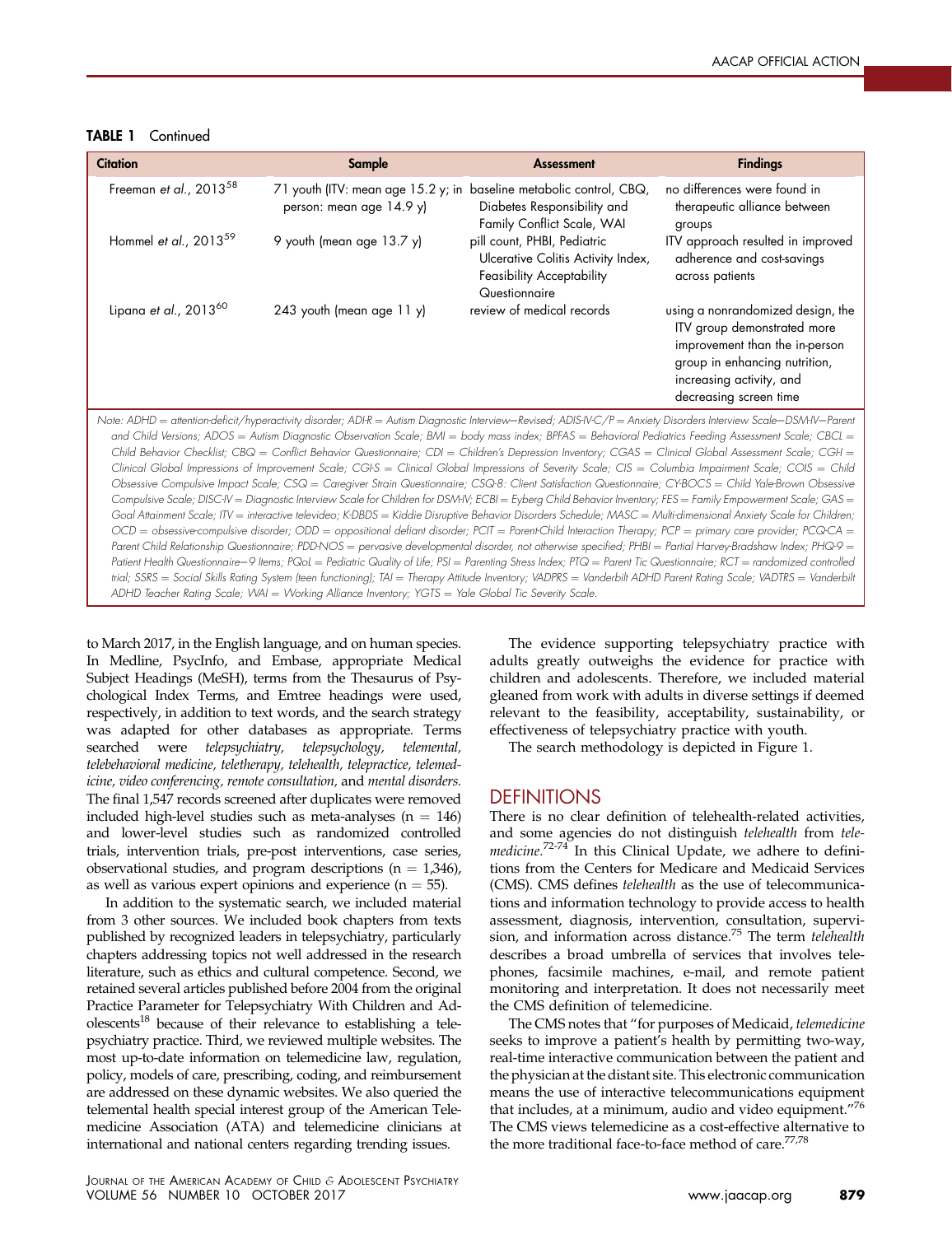<span id="page-5-0"></span>**FIGURE 1** Literature search flow diagram. Note: VTC  $=$  video teleconferencing.



When telemedicine is used to provide psychiatric and more general mental health services, the terms telepsychiatry and telemental health (TMH), respectively, are often used.<sup>[79,80](#page-16-0)</sup> To optimize efficiency in terminology in this Clinical Update, we use the term interactive televideo (ITV) to encompass the broad range of clinical activities related to mental health services for children and adolescents delivered in real time through synchronous (2-way) interactions using video and audio electronic modalities. We reserve the specific terms telepsychiatry, telemental health, or telemedicine when referring, respectively, to psychiatric, mental health, or medical services rendered to children and adolescents through ITV.

Other terms and definitions relevant to this Clinical Update follow. A comprehensive glossary can be found at the ATA website.<sup>[81](#page-16-0)</sup>

- Applications or Platforms: Technology used to provide videoconferencing, classified as standards based or con-sumer grade.<sup>[82,83](#page-16-0)</sup>
	- Standards-based applications and platforms, or "legacy hardware," offer the highest quality of audio and video and the most stable data connection. These proprietary, telephone-based systems transmit data over digital subscriber lines with high bandwidth  $(≥1.5$  Mb/s) over satellite or fiberoptic systems. These systems offer features such as the ability to zoom and pan and tilt cameras at the 2 sites and connect to multiple microphones and multiple monitor systems.
	- - Consumer-grade software platforms transmit data over the internet, and interface software runs on personal computers, tablets, and smartphones. When run off the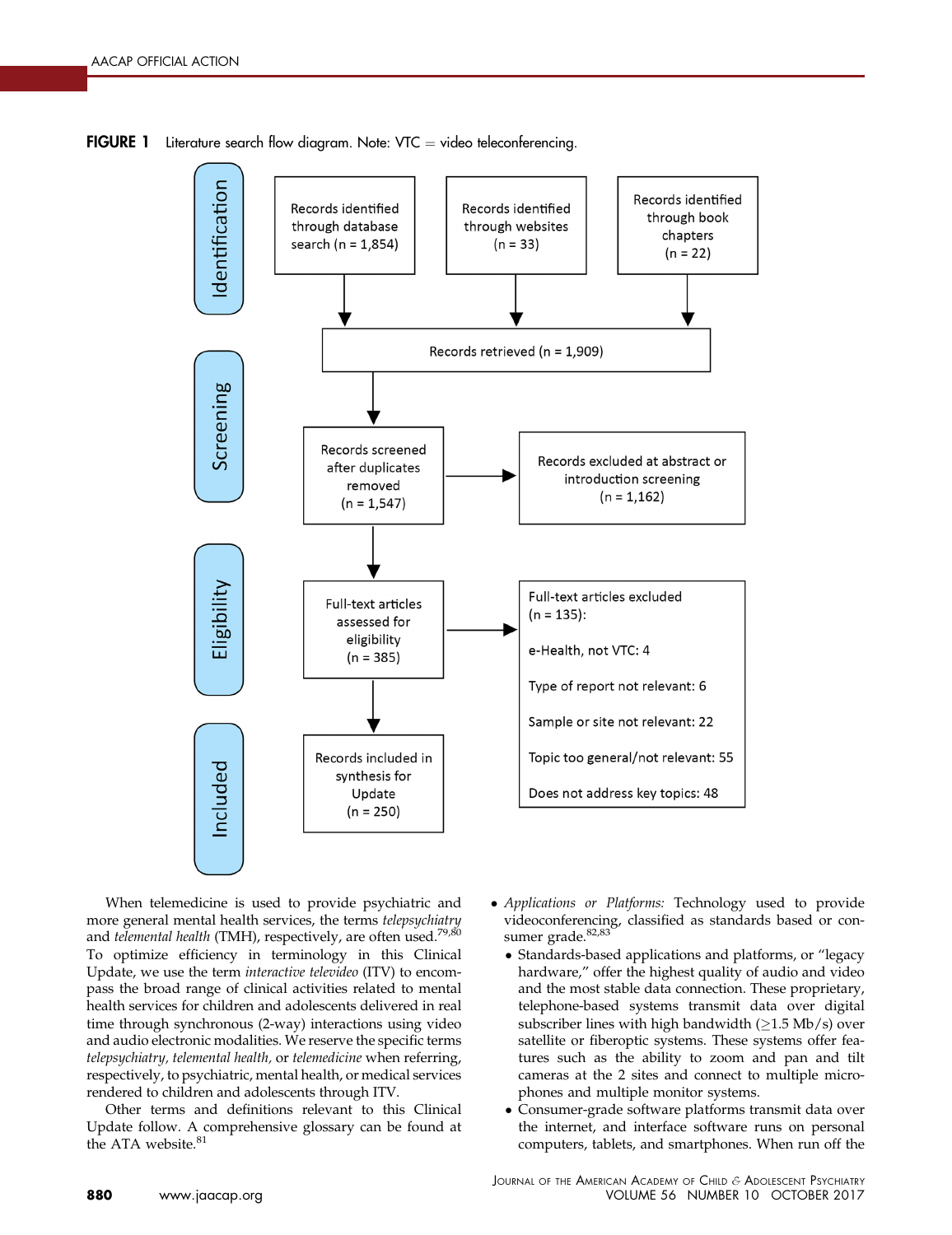vendor's servers, this is referred to as cloud-based computing. Software vendors who advertise as telehealth solutions must provide appropriate software encryption and sign business associate agreements to comply with regulations of the Health Information Portability and Accountability Act (HIPAA).

- Bandwidth: Data that can travel through a communications network in a fixed period (expressed as kilobits per second). The higher the bandwidth, the more data that can be transmitted.
- Broadband: Transmission of signals in a frequencymodulated fashion over a segment of the total available bandwidth, permitting simultaneous transmission of messages.
- CODEC: Acronym for coder-decoder. A microchip that converts analog video and audio to digital and vice versa.
- Frame and Frame Rate: A video signal is composed of multiple still images, or frames. Their rate of display is determined by the bandwidth and quality of the camera and monitor. Broadcast-quality video used in most telepsychiatry work has 25 to 30 frames per second.
- "Patient Site" (Patient's Location or Originating Site), "Psychiatrist Site" (Psychiatrist's Location or Distant Site): Participants at each end of the ITV link. The CMS uses originating site for patient location and distant site for physician or psychiatrist location.
- Telepresenter: An individual located at the patient site who supports the patient and the psychiatrist. Telepresenters can include licensed professionals or allied health professionals depending on resources within the community.
- Teletherapy: Informally refers to any nonpharmacologic, psychotherapeutic interventions delivered through videoconferencing.
- Young People or Youth: Children and adolescents. If a section is specific to children or adolescents, we use that developmentally specific term.

## HISTORICAL REVIEW

As early as the 1920s, the potential for electronic media to influence people's health and health care was recognized with the launch of "The Radio Doctor."<sup>[84](#page-16-0)</sup> Telephony added the ability for interactive, real-time, and personalized health care interactions between a physician and a patient. The first use of interactive video to deliver health care occurred at the University of Nebraska in 1959, when a closed-circuit television system was used for educational and medical purposes, mainly in psychiatry.[85](#page-16-0) In 1973, the term telepsychiatry was first used to describe consultation services provided from the Massachusetts General Hospital to a medical site in Boston's Logan International Airport and the Bedford Vet-eran's Administration.<sup>[86](#page-16-0)</sup> Shortly thereafter, telepsychiatry was reported with children and adolescents when the Mount Sinai School of Medicine connected to a child guidance clinic in East Harlem.<sup>87</sup> There was little further published activity until the 1990s, when internet and web-cam technologies

lowered financial and technical barriers to routine videoconferencing and the growth of telemedicine services.

The number of telepsychiatry programs and telepsychiatrists, particularly those serving children and adolescents, is unknown, but the growing options are evidenced by a simple search of the internet for "telepsychiatry jobs."

The ATA has captured the complex policy landscape of 50 states with 50 different telemedicine policies.<sup>[88](#page-16-0)</sup> At this writing, their report indicates that at least 31 states have enacted telemedicine parity laws mandating commercial insurers to reimburse telemedicine services on par with inperson services. The CMS has established guidelines for telemedicine care and policies for reimbursement that include a small care coordination fee paid to the local site on a per-patient, per-month basis.<sup>[75,89,90](#page-16-0)</sup> There is a national trend to approve statewide Medicaid coverage of telemedicine, instead of focusing solely on rural areas or designating a mileage requirement, and there is movement away from a clinical site "hub-and-spoke" model in favor of reaching patients in nontraditional service sites, such as schools (23 states and Washington, DC) or homes (40 states).<sup>[88](#page-16-0)</sup> The Office for the Advancement of Telehealth funded the development of several regional Telehealth Resource Centers to provide assistance, education, and information to organizations and individuals who are providing, or interested in providing, health care at a distance.<sup>[91](#page-16-0)</sup> The Patient Protection and Affordable Care Act has recommended telehealth technologies to improve access to and quality of care for underserved populations.<sup>[3](#page-14-0)</sup> Innovative child and adolescent telepsychiatry programs are being integrated into the pediatric medical home model $92,93$  and sited in diverse community settings, such as pediatric clinics, <sup>[39,41,68](#page-15-0)</sup> community mental health cen-ters,<sup>[43,94](#page-15-0)</sup> urban daycare centers,<sup>[95](#page-16-0)</sup> schools,<sup>[96,97](#page-16-0)</sup> juvenile correctional settings,<sup>[44,98](#page-15-0)</sup> and homes.<sup>[26,99,100](#page-15-0)</sup> Telepsychiatry services have expanded beyond major medical and aca-demic centers<sup>[37,41,101](#page-15-0)</sup> to the private practice setting.<sup>[66,94](#page-16-0)</sup> Psychiatrists can contract with a commercial vendor that provides a patient base and the practice infrastructure, or more enterprising psychiatrists might assume these activ-ities in their private practice.<sup>[66](#page-16-0)</sup>

## CLINICAL UPDATE

### Legal, Regulatory, and Ethical Issues

Legal Issues. The legal and regulatory process in medical practice is dynamic in response to scientific progress, medical research, new products and procedures, best practices per medical disciplines, and stakeholders' interests. Accordingly, state and federal agencies have started to scrutinize telepractice, largely in response to the epidemic of opioid drug abuse.[102](#page-17-0) State regulations vary, are in flux, and might not be fully congruent with federal guidelines. Additional regulations might apply to international practice. As a result, it is not possible to provide a set of uniform regulations. Therefore, before initiating telepsychiatry services, psychiatrists should consult their state's laws and medical board guidelines and the Drug Enforcement Administration's (DEA) regulations,<sup>[102](#page-17-0)</sup> particularly the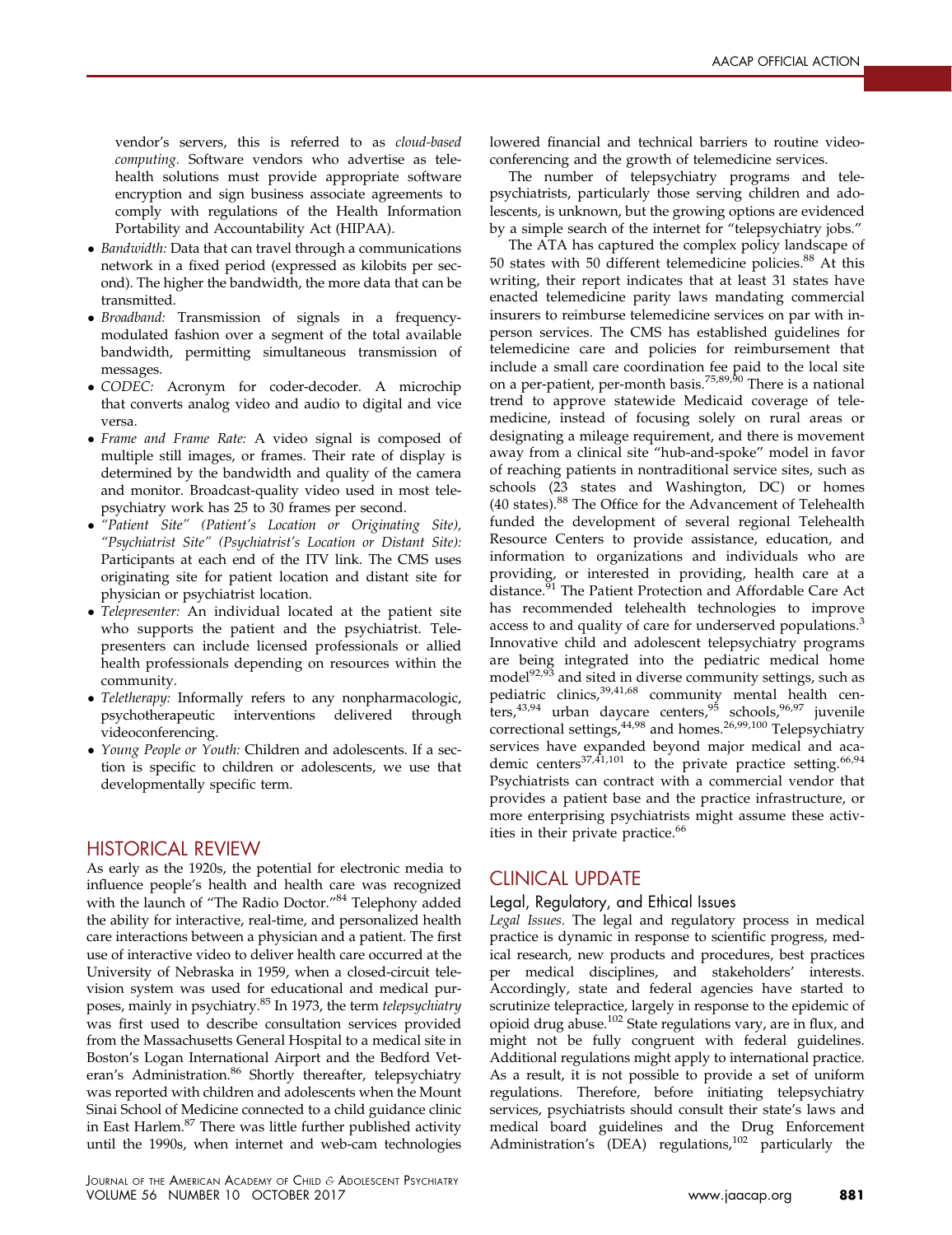Office of Diversion Control regarding illicit pharmaceutical activities online.<sup>[103](#page-17-0)</sup> Many professional liability and malpractice carriers cover telepsychiatry services but might require that their clients indicate services provided through ITV. Reimbursement of telepsychiatry services varies at the state level for Medicaid and commercial vendors<sup>[88](#page-16-0)</sup> and at the federal level for Medicare coverage.<sup>[90,104,105](#page-16-0)</sup> Germane issues that vary by state relate to licensure, parameters constituting the practice of medicine, definition of the doctor–patient relationship, and prescribing.<sup>[106](#page-17-0)</sup>

National licensure and/or portability of licensure for telemedicine practice have been widely discussed for several years.<sup>[107](#page-17-0)</sup> The recent launch of the Interstate Medical Licensure Compact will streamline the medical licensure process across states and support the expanded use of telemedicine.[108](#page-17-0) As of this writing, 18 states have adopted the compact, and 8 additional states and the District of Columbia have introduced legislation in support of a pathway for license portability. If the patient site and psychiatrist site are located in different states, then full licensure in the 2 states is usually required. The requirement does not pertain to the state where the patient is residing but where the patient is receiving the intervention. Several states allow for limited licensure specific to providing services through ITV. These licenses have different restrictions to the scope and practice allowed but are usually more quickly obtained than a full license. A few states allow telepsychiatry services to be provided by a physician licensed in a neighboring state. Although most states allow consultations between physicians without reciprocal licensure, a few states require the consultant to be licensed in the state where the patient is located[.88](#page-16-0) Some states allow for emergency telepsychiatry services without a license but with regulations on the extent and frequency of implementation.

Prospective telepsychiatry providers should assess other legislation. Some states mandate conditions of the clinical encounter or require that a telepsychiatrist maintain a physical practice location in that state. Some states require the patient be evaluated and treated only in a state or federally operated clinic or hospital, or alternatively for a licensed health care professional to accompany the patient during the evaluation. Even if psychiatrists are licensed in a distant state, regulations could prohibit their participation in the civil commitment process. Regulatory and procedural guidelines regarding the mental health treatment of youth can vary by jurisdiction, including the reporting of child endangerment and the treatment of children in foster care and correctional settings.

Providing pharmacotherapy through ITV is a topic receiving national and state attention. Congress passed the Ryan Haight Online Pharmacy Consumer Protection Act of 2008 to expunge illegitimate online pharmacies that dispense controlled substances without appropriate patient contact and without physician oversight.<sup>[109](#page-17-0)</sup> This act inadvertently caught legitimate medical and psychiatric practice in its broad net. It placed certain restrictions on "the practice of prescribing by means of the internet." Although the act specifically states that telemedicine is an exception to the act, it technically requires that prescribers conduct at least 1

in-person evaluation of the patient before prescribing a controlled substance through telemedicine. Alternatively, patients being treated by and located in a hospital or clinic registered with the DEA and in the presence of a DEAregistered practitioner can be prescribed a controlled substance during telemedicine. The letter of this legislation is difficult to follow and severely dilutes the value of telepsychiatry or any telemedicine-related practice. However, the DEA recently noted that it does not intend to interfere with the legitimate prescribing of controlled substances during telemedicine practice.<sup>[110](#page-17-0)</sup> It has promised to promulgate further rules on telemedicine prescribing and to establish a special telemedicine registration. Unfortunately, these provisions have been left incomplete since 2008. Several states have enacted legislation to allow the prescribing of controlled substances during telemedicine practice, particularly for telepsychiatry. Psychiatrists should carefully review federal and state guidelines in establishing their telepsychiatry practice regarding the prescription of controlled substances and consider the best interests of their patients.

Regulatory Issues. Regulatory issues related to confidentiality, records management, and ethical standards governing telepsychiatry are the same for in-person practice. They vary with the patient's site of service. Hospital-based clinics will be accustomed to maintaining charts and abiding by HIPAA regulations.<sup>[111](#page-17-0)</sup> Some community sites have similar guidelines. For example, school-based health clinics must adhere to guidelines of the Family Educational Rights and Privacy Act (FERPA).<sup>[112](#page-17-0)</sup> Other nonmedical clinics will require guidelines to ensure security of private medical information according to HIPAA rules. Telepsychiatry providers should check for federal and state regulations regarding their site of practice.

The Joint Commission on the Accreditation of Healthcare Organizations<sup>[113](#page-17-0)</sup> and other accrediting agencies have established guidelines for medical specialties providing services through telemedicine. Two medical staff standards address telemedicine. One requires medical staff to recommend the clinical services provided by telemedicine providers and the other requires the telemedicine provider to be credentialed at the patient site. Reciprocity of credentialing has recently been authorized. Psychiatrists are encouraged to contact representatives from telemedicine departments, information technology, health information management systems, and information security for assistance. Other resources include the  $ATA<sup>114</sup>$  $ATA<sup>114</sup>$  $ATA<sup>114</sup>$  the regional Telehealth Resource Centers,<sup>[91](#page-16-0)</sup> and the Center for Telehealth and e-Health Law.<sup>[115](#page-17-0)</sup> The CMS also provides guidelines regulating tele-health and telemedicine.<sup>[116,117](#page-17-0)</sup>

Ethical Issues. Telepsychiatry practice should comply with the ethical guidelines for child and adolescent psychi-atry provided in the AACAP Code of Ethics.<sup>[118](#page-17-0)</sup> Guidelines specific to telepsychiatry with youth are evolving.<sup>[118,119](#page-17-0)</sup> Psychiatrists should give particular attention to practices that might require special implementation, such as obtaining informed consent, preventing malfeasance, and ensuring confidentiality.

As in traditional in-person practice, psychiatrists should document informed consent for ambulatory care and should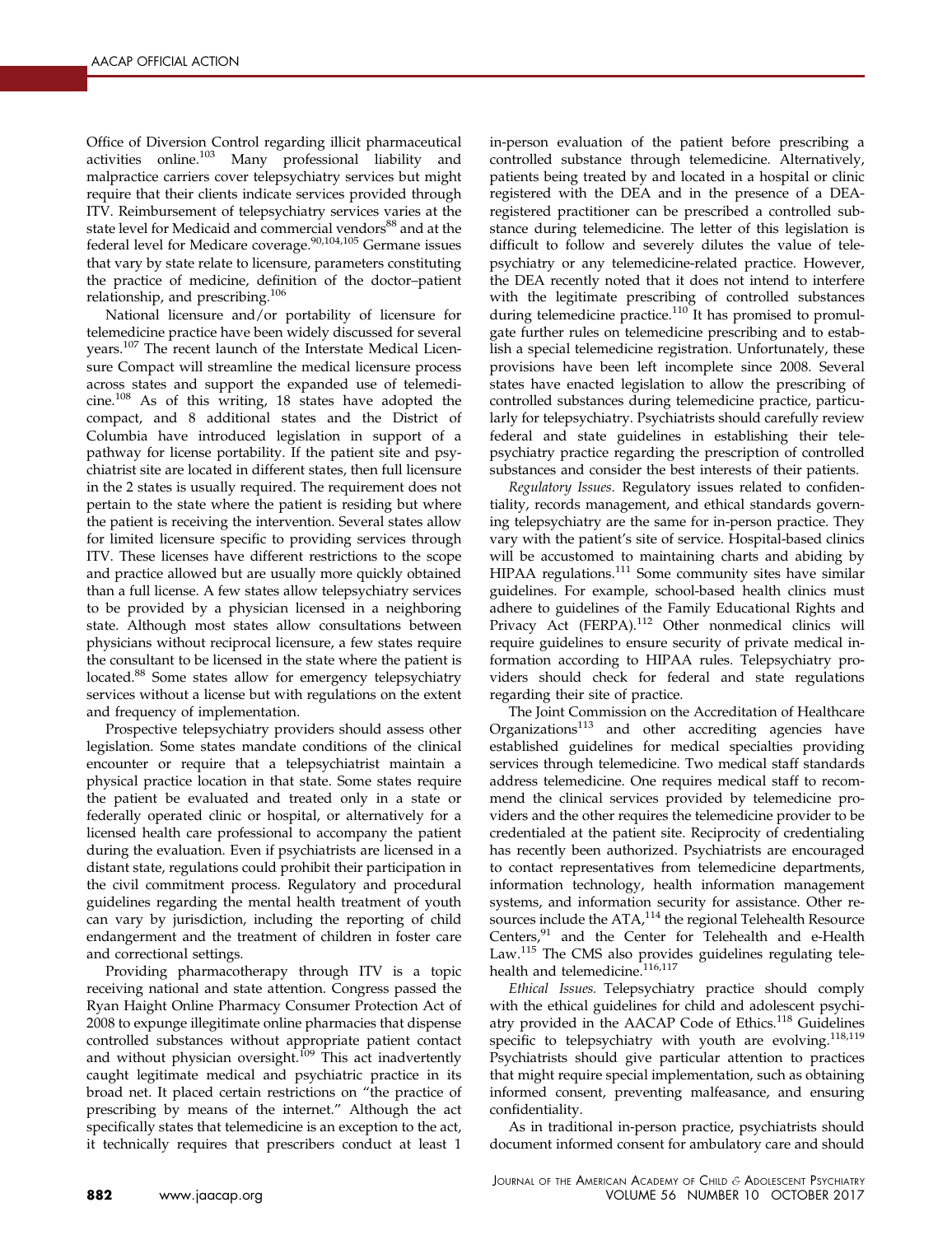determine whether separate consent is needed for delivering care through ITV. This requirement can vary by state or facility. Relevant forms are available online.

Steps to ensure privacy and data security are needed, especially when services are provided in nontraditional settings. Adhering to ethical care during telepsychiatry should be considered in the context of the communitybased system of care principles.[120](#page-17-0) Of particular relevance, patients and families should be informed of the practice of telepsychiatry, its benefits, and any risks that might be involved at the patient's site, such as equipment malfunction, familiarity with clinic staff, or steps needed to prevent malfeasance. These issues should be addressed by the psychiatrist before commencing services and ensure that the family wants to proceed with telepsychiatric care.

#### Needs Assessment and Model of Care

When planning to implement a child and adolescent telepsychiatry service, a needs assessment should be considered.[66,121,122](#page-16-0) Many underserved communities allocate their mental health funds to the adult chronically mentally ill. A needs assessment conducted with stakeholders in the welfare of children and adolescents will identify communities that are likely to support telepsychiatry services for youth and telepsychiatry services that will complement existing services. Stakeholders and the psychiatrist can identify age groups, behavioral presentations, and interventions that are of highest priority for the community. They can determine the disorders that meet medical necessity criteria by thirdparty payers in the jurisdiction to ensure sustainability of the program.<sup>[88,90](#page-16-0)</sup>

Child and adolescent psychiatrists should establish their model of care during contracting, which often begins with determining the site of care. Services can be delivered to traditional outpatient medical or psychiatric clinics, <sup>[92](#page-16-0)</sup> clinics within nonmedical facilities such as schools, <sup>[97,123,124](#page-16-0)</sup> juvenile justice programs,<sup>[98](#page-16-0)</sup> or nonclinical settings such as the home. $^{26,99,100}$  $^{26,99,100}$  $^{26,99,100}$  The site of service will have implications for the model of care and operational procedures, such as staffing, patient selection, patient management, safety, and emergency planning. The model of care can range from direct care of patients to consultation with primary care providers (PCPs). In a direct care model, the psychiatrist is responsible for diagnosis and ongoing treatment. This model might be more common at nonmedical sites, such as mental health clinics or correctional facilities. In a consultation model, the psychiatrist evaluates the patient and makes treatment recommendations to the PCP, who maintains responsibility for patient care. This model might be more common at primary care offices. Although not well described in the child and adolescent literature, collaborative models in which the psychiatrist manages a population of patients with a PCP<sup>[125,126](#page-17-0)</sup> are promising, particularly within the pediatric medical home.<sup>[93](#page-16-0)</sup> Regardless of the model of care chosen, it is recommended that psychiatrists establish partnerships with stakeholders, facilitate communication with others involved in the youth's care (i.e., school staff,

primary care physicians, therapist), and determine their role within the youth's system of care.<sup>[120](#page-17-0)</sup>

Once the site of service and model of care are determined, the psychiatrist should determine the flow of administrative tasks, such as obtaining consent forms, making referrals, and obtaining information from the schools. In most models, a dedicated staff person, the tele-presenter, is assigned these tasks.<sup>[66,94](#page-16-0)</sup> The telepresenter's training and skills can vary, from nurses to case managers to patient advocates. The psychiatrist's role in defining the telepresenter's tasks, identifying the appropriate staff, and providing the optimal level of supervision should be discussed during contracting. Guidelines for this role are available from the  $ATA$ .<sup>[127](#page-17-0)</sup>

Documentation for the telepsychiatry service provided should include the location of the patient and the psychiatrist at the time of service. If a shared electronic medical record is not used, then procedures are needed for securely maintaining copies of documentation at the originating (patient) and distant (physician or psychiatrist) sites. The psychiatrist should determine best procedures for providing prescriptions to patients consistent with the preferences of the patient site. Some sites send prescriptions to the site for distribution to patients, but other sites send prescriptions directly to families or pharmacies.

An important issue for partner sites is to note the psychiatrist's availability between sessions and specify staff to respond to patient calls and procedures to obtain medication refills. These tasks are often shared with the patient's PCP. Concisely written instructions with contact numbers will help families and staff to understand the process of telepsychiatric care.

The psychiatrist and site staff should develop a comprehensive safety plan including protocols for managing urgent needs and emergencies, using local resources, and defining circumstances for involving the psychiatrist.<sup>[128](#page-17-0)</sup> The psychiatrist and staff should establish concrete crisis plans with the patient and family and share the plan with the youth's PCP, therapist, and components of the youth's system of care.[129-131](#page-17-0) Emergencies that occur between visits should be managed as for usual care. Psychiatrists should clearly indicate whether they are available for emergencies and, if so, provide patients and staff instructions for contacting them and the role of their PCP.

#### Appropriateness of Potential Sites and Patients

There are no absolute contraindications for care delivered through ITV with youth, other than the youth or parent refusing services.<sup>[80](#page-16-0)</sup> Similarly, there are limited criteria for determining patient appropriateness for telepsychiatric care. Some psychiatrists have suggested that telepsychiatry might be especially suited for adolescents who are familiar with the technology and might respond to the feeling of control allowed by ITV.<sup>[40,124](#page-15-0)</sup>

Appropriateness is determined in part by weighing need versus resources. The psychiatrist should assess site appropriateness, including adequate space, visual and auditory privacy, and trained staff, to assist the youth in safely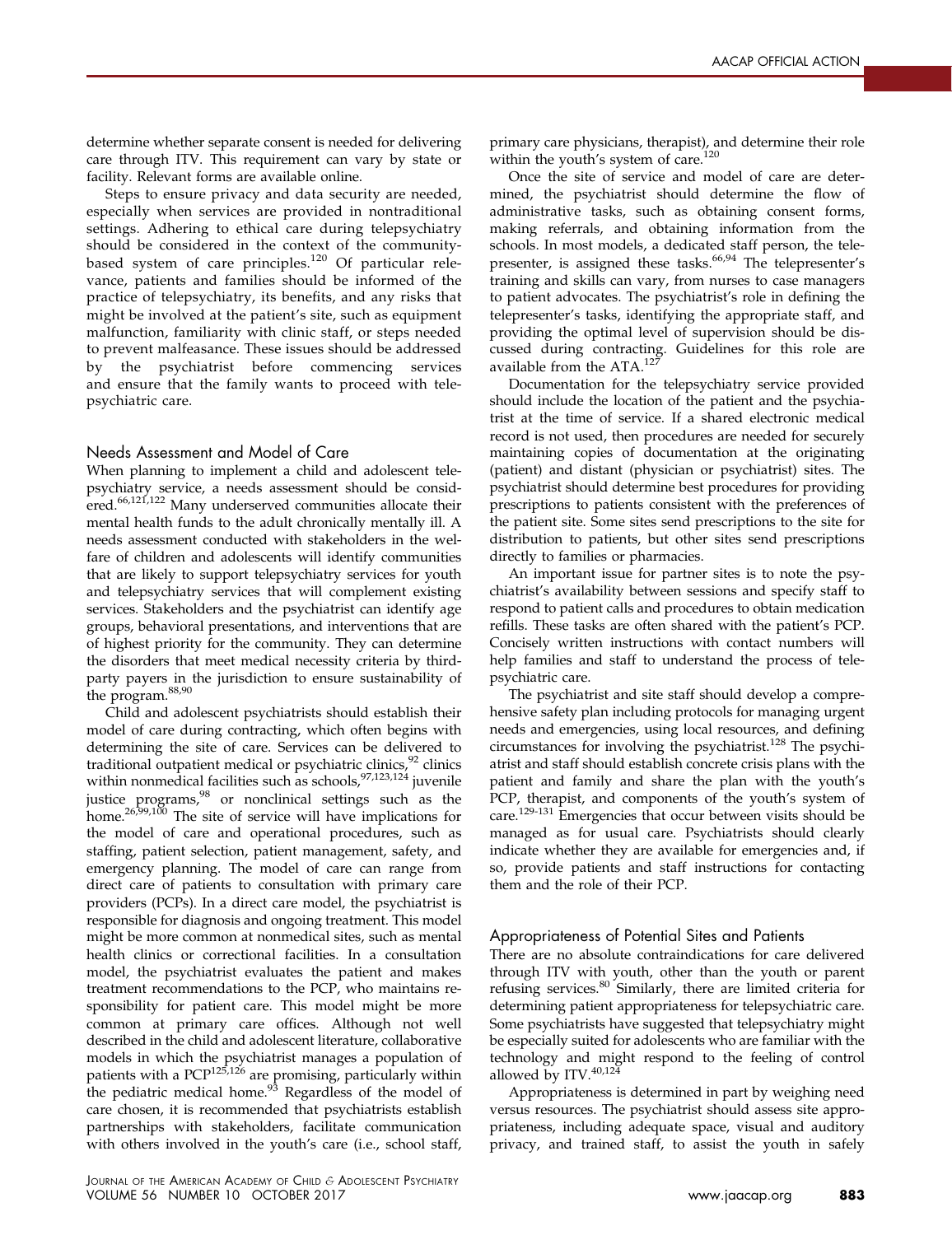engaging in the session alone and/or with the parent in the room.<sup>[18](#page-15-0)</sup> If an appropriate site is not available, then the patient might need to be referred to in-person services, recognizing that might mean no psychiatric care. Patient appropriateness can vary by circumstances, such as a youth with depression living within a day's drive of a medical center versus a youth living in an Alaskan village accessible by air or boat, or a youth with a psychotic disorder living in a stressed family versus one living in a residential setting. Appropriateness is determined by the psychiatrist in relation to the referral question, patient's needs, developmental and diagnostic status, system of care, caregivers' abilities, and available alternatives, and the psychiatrist's perceived competence and availability of a collaborating PCP or other clinicians.[18](#page-15-0) Determination of appropriateness also addresses interim care such as whether treatment should be stepped up to a higher level of care, to in-patient services or intensive community services, such as wrap-around programs[.120,132](#page-17-0)

Parents might be diagnosed with psychiatric disorders, and their ability to supervise youth during sessions might be compromised. Therefore, the psychiatrist should assess the ability of the caregiver to contain the youth and to safely participate in sessions and follow treatment recommendations. If treatment is provided at home, then the psychiatrist should determine whether the parent is a sufficient authority figure to safely supervise care.

Patient appropriateness also considers community factors because psychiatrists often differ in race, ethnicity, or culture from the families they serve through telepsychiatry.[133](#page-17-0) Because the psychiatrist will likely reside at a distance from the patient site, it might be difficult to become familiar with the community's values and resources.<sup>[134,135](#page-17-0)</sup> A visit to the patient site might help to appreciate community values. Respectful and candid questions about these differences can help to determine an appropriate "match" be-tween the site and the psychiatrist.<sup>[67,121](#page-16-0)</sup> Staff at the site are a great source for helping the psychiatrist to bridge cultural "gaps."

Some relative contraindications for child and adolescent telepsychiatry services to consider include assessment in settings that are not considered neutral, such as a hostile home environment, settings without resources to contain a disruptive child, or settings without appropriate collaborating systems, especially when escalation of care is needed.

### Sustainability Issues

Technology Choice. The psychiatrist should choose a technology that is appropriate to the clinical work. The ATA recommends a bandwidth of at least  $384$  Kb/s $^{80}$  to facilitate detection of clinical details, such as abnormal movements, voice inflections, and subtle dynamic cues, such as changes in affect and relatedness. As noted in the Definitions section, there are 3 technology approaches: standards-based applications, consumer-grade applications, and mobile devices.<sup>82,83</sup>

Standards-based, or "legacy" hardware-based, systems provide the best overall clinical experience for bandwidth, connectedness, monitor resolution, and security, but also have been difficult to implement because of their high upfront costs, relative immobility, infrastructure needs, and maintenance. Such systems are not feasible for clinics with few resources and supports or for the home.

To overcome barriers of legacy systems, many telepsychiatry programs are transitioning to HIPAA-compliant cloud videoconferencing. Users simply download an application or link to a website to join a session. Stakeholders can connect with each other through various devices, such as desktop computers, laptops, tablets, and smartphones.

Most video software clients are programmed to be firewall friendly. Sophisticated algorithms that monitor the network connection are incorporated into the software and automatically adjust the call quality based on the available bandwidth, so it works in suboptimal network conditions (e.g., Wi-Fi, 3G, and 4G). With hosted videoconferencing, the service provider manages the entire back-end information technology infrastructure, decreasing the need for on-site information technology staff. Many vendors offer flexible subscription plans, making it easy to start with a single account and expand as partner sites expand.

There is no evidence that the selected technology is related to treatment outcomes, and no guidelines exist to "match" devices to clinical needs or reimbursement. Psychiatrists should choose the platform that is appropriate to the clinical service, manageable by both sites, and financially sustainable. Psychiatrists also should have a backup plan should the technology system fail. This can include a second line or, more often, a telephone.

Funding Source. Various financial models are possible depending on whether the psychiatrist is providing contracted services, billing third-party payers per session, or some other revenue-generating and risk-sharing model.<sup>66</sup> Psychiatrists establishing services across a geographic area might consider cultivating partnerships with other agencies, collaborating with community organizations, working with state programs, and developing a shared vision with other stakeholders.<sup>[136](#page-17-0)</sup> At the federal level, Medicaid and Medicare programs reimburse for specific mental health services. Billing and reimbursement for telepsychiatry services are based on Healthcare Common Procedure Coding System or Common Procedural Terminology (CPT) codes with a telemedicine modifier ("95") to indicate that services were provided using telemedicine technology.[104](#page-17-0) To qualify for the use of modifier "95," it is required to use an interactive audio and video telecommunications system that permits real-time communication between the beneficiary at the originating sites (patient sites) and the provider at the distant site (physician or other qualified health care professional). The telehealth modifier cannot be used with the asynchronous (store and forward) technology.[104,105](#page-17-0) The GT modifier "95" can be used for the services provided in CPT Appendix P, which include the following CPT codes of interest to psychiatrists: 990791, 90792, 90832, 90833, 90834, 90836, 90837, 90838, 90845, 90846, 90847, 90863, 99201, 99202, 99203, 99204, 99205, 99212, 99213, 99214, 99215, 99231, 99232, 99233, 99241, 99242, 99243, 99244, 99245, 99251, 99252, 99253, 99254, 99255, 99354, and 99355. Additional telemedicine codes could be forthcoming, because the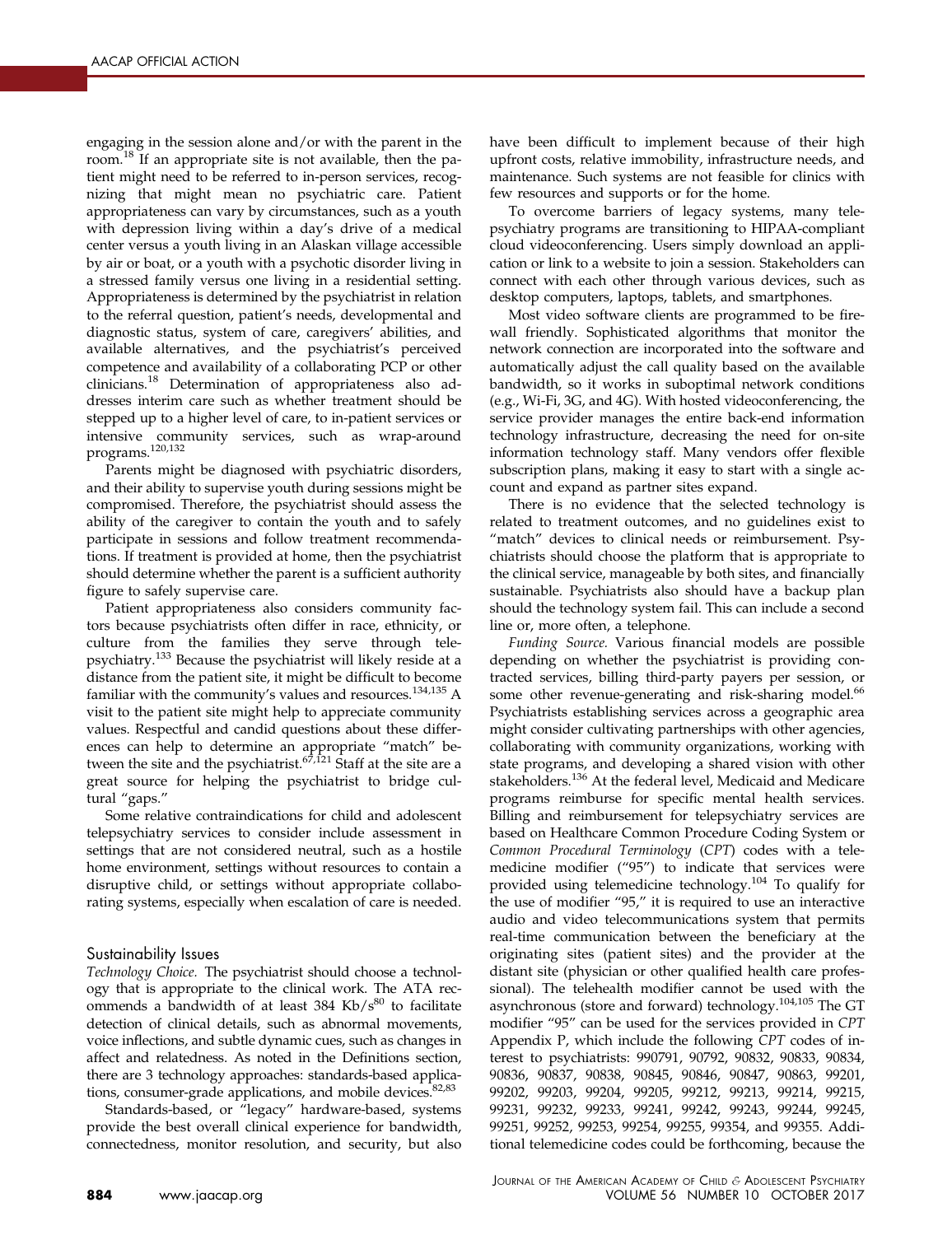American Medical Association has convened a workgroup to consider codes specific to telemedicine practice. At the state level, telemedicine services are generally covered through Medicaid programs.<sup>[137](#page-17-0)</sup>

As of February 2017, all states and the District of Columbia have reported providing some form of Medicaid reimbursement for telemedicine services.<sup>[88,89](#page-16-0)</sup> Add-on costs such as technical support, transmission charges, and equipment often can be included in the fee-for-service rate or reimbursed as an administrative cost.<sup>[76,88,91,104](#page-16-0)</sup>

Another avenue is for states to require private insurance plans to cover telehealth services. As of 2017, 35 states and the District of Columbia have reported parity requiring private insurance plans to cover telehealth services and 7 other states have proposed parity laws. Of note, these laws only require parity in coverage, not in payment.<sup>[88,89](#page-16-0)</sup> Psychiatrists should check with individual insurance carriers to verify the accepted services and reimbursement rules. The ATA provides periodic analysis of service coverage and reimbursement guides by state.<sup>[88](#page-16-0)</sup> Psychiatrists can find assistance in identifying funding sources at various federal, national, and private websites.<sup>[88,91,138,139](#page-16-0)</sup>

### Creating a Therapeutic Virtual Space

The patient and psychiatrist sites should avoid small, poorly ventilated, dark, or noisy rooms. The room should be appropriate to the intervention to establish a therapeutic alliance. Psychotherapy sessions might warrant a comfortable but minimally decorated room to minimize distractions for the youth. Parent–child training can be facilitated with specific tools for the parent to use in giving clear instructions to the child. Diagnostic sessions can include developmentally appropriate implements, such as a desk and crayons to assess the child's fine motor skills, creativity, and attention span. A small selection of simple toys will help to determine the child's interpersonal and communication skills. Noisy, multiple-component, and messy toys should be avoided because the sensitive microphones will pick up the noise and compromise conversation.

The room should be large enough for at least 1 to 2 adults to be included on screen with the youth. Too large a room, such as a conference room, might allow the youth to wander and preclude maintaining a presence on screen. A medical examination room might overstimulate the youth and risk damage to equipment. One approach to ensure adequate room size and configuration is to communicate the specific room requirements to remote sites before clinical services commence, and then ask a staff member to send a picture while sitting in a chair approximately 8 feet from the camera, facing away from a window. Lighting is crucial so that the entire room can be easily visualized. Overhead fluorescent lights can cast shadows. Natural lighting can change during the day, interfering with the interactions.

"Telepsychiatry etiquette" includes all participants on camera at the 2 sites; if the camera span is too narrow to include all participants, each participant should be identified initially and then when speaking. Families must give permission for observers to be present at the psychiatrist's site.

Youth are dependent on their parents to access care, so the psychiatrist should establish a therapeutic alliance with the youth and the parent. This includes introducing and explaining telepsychiatry in developmentally appropriate terms. The youth and parents should feel that their perspectives are understood. Developing a therapeutic alliance can be challenging when working in person with children with developmental or disruptive behaviors or adolescents who feel alienated. The technology might add another challenge to establishing an alliance. The psychiatrist should ensure that bandwidth is adequate to transcend this challenge, so that visual, auditory, and interactional cues are adequate to understand the youth, convey empathy, respond fluidly, and show variability in emotional tones. Insufficient bandwidth interferes with developing a therapeutic alliance by producing pixilation, delay of the audio signal, and desynchrony of the video and audio signals. When psychiatrists are unsure of the patient's response based on visual cues, they should seek verbal confirmation of their observation and interpretation from the youth or accompanying adults.

Adequate bandwidth ensures high-resolution, synchronized transmission so that the psychiatrist can use real-time changes in visual and auditory cues to determine the youth's affective state, communication, and interpersonal relatedness. High-quality microphones, placed to pick up voices but not ambient noise, facilitate the development of rapport by transmitting a clear signal. Sound quality improves by softening hard surfaces, such as placing carpeting on the floor, draperies on the windows, and sound panels or textiles on the walls. A sound machine outside the room decreases interference from outside noise and increases auditory privacy.

Adequate bandwidth facilitates the accurate assessment of affect, speech, tremors, tics, fine motor control, and neuroleptic-induced abnormal movements. Administration of the Abnormal Involuntary Movement Scale through videoconferencing has shown reliability comparable to its administration in person.<sup>[140](#page-17-0)</sup>

As mentioned earlier, cameras with pan, tilt, and zoom capabilities facilitate the development of a therapeutic alliance.<sup>[67,121](#page-16-0)</sup> Control of the camera at the patient site assists in evaluating dysmorphology and developmental anomalies by zooming in on facial features and assessing motor and activity skills by following the patient around the room.

Assessing eye contact is an essential component of the developmental assessment of youth and is challenging during an ITV encounter because of placement of the camera above or below the monitor. The psychiatrist should determine whether the child's apparent decreased eye contact represents a technical limitation or clinical impairment and query the youth and parent about the ability to sustain eye contact. The psychiatrist can optimize the patient's experience of eye contact by alternating the gaze between the monitor and camera during the session. If the psychiatrist uses 2 monitors, one for the ITV interaction and one for the medical record, vertical placement of the monitors with the camera between them will force eye contact as the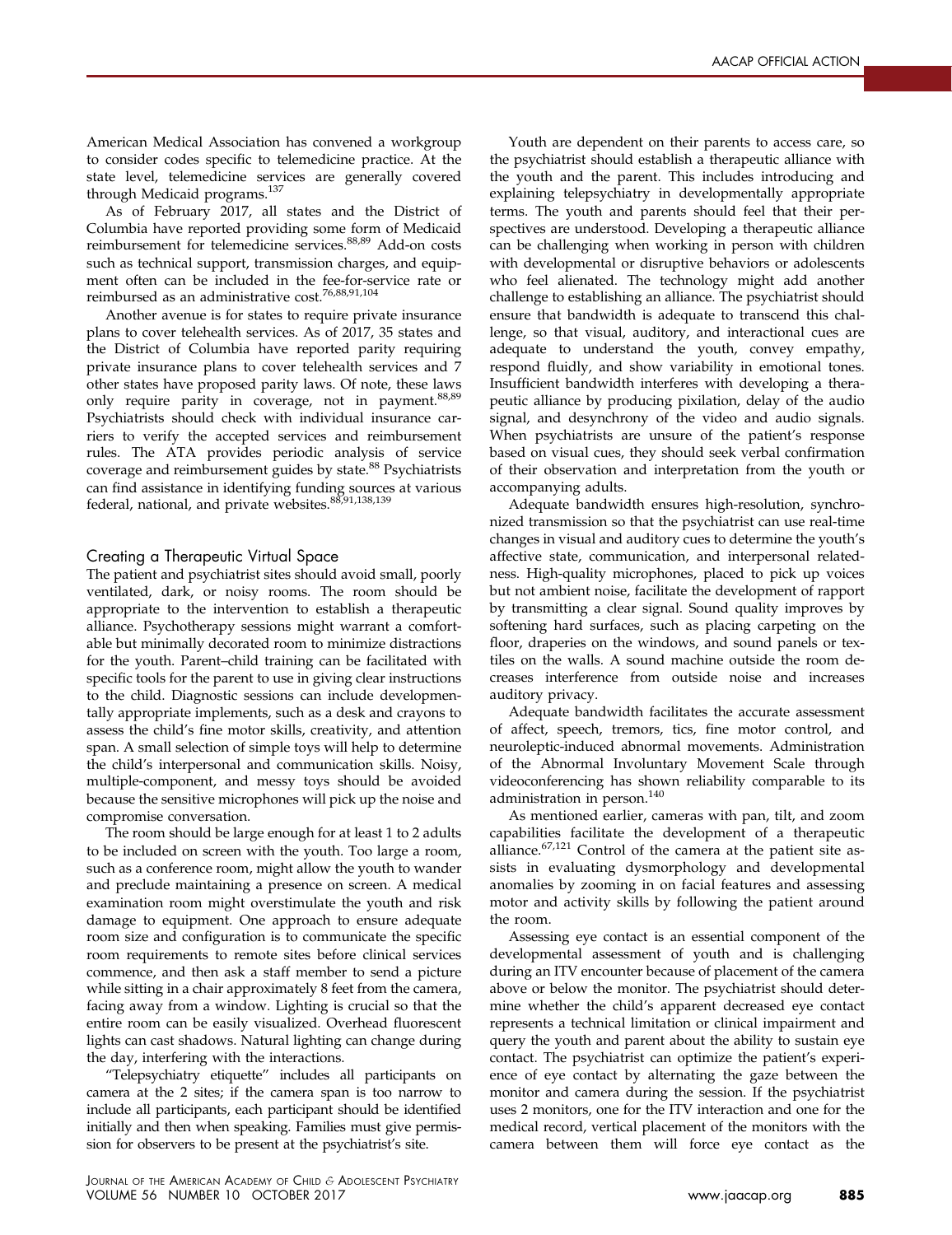psychiatrist alternately gazes between the 2 monitors and past the camera.<sup>68</sup>

The telepresenter at the patient site can facilitate development of a therapeutic alliance. The telepresenter should be organized and flexible in assisting with tasks during and between sessions, such as assisting with management of the youth, obtaining vital signs, ordering laboratory tests, requesting school records, and triaging medication refill requests. Telepresenters can help psychiatrists to learn about the community and share observations that might be difficult to see through the camera or after the session. However, in smaller communities, the telepresenter might be well known to the family, which can raise concerns about confidentiality and compromise the ability to develop a therapeutic alliance.

Building therapeutic alliances at the community level involves interacting with general psychiatrists, PCPs, local therapists, school personnel, and other families. Involving these stakeholders in appointments or having phone contact can help psychiatrists learn about their patients, feel connected to the community, and build confidence in referral sources.

### Telepsychiatry Evidence Base

The psychiatrist and patient sites should ensure that care delivered through ITV is consistent with established guidelines of care for child and adolescent psychiatry. Methods are needed to evaluate the care provided, including process variables (e.g., appointments kept or cancelled, satisfaction, relationship) to assess the service delivery,  $106,141$  partici-pants' perspectives, [37,38,142](#page-15-0) and outcome variables (e.g., syndromal recovery, symptom reduction, academic prog-ress) to assess patients' progress.<sup>[23,51](#page-15-0)</sup> Patient portals can be an inexpensive and easy approach to collecting rating scales and for providing psychoeducation materials and records from referring providers.<sup>[143](#page-17-0)</sup> The current evidence base for telepsychiatry with youth is presented in [Table 1.](#page-1-0)

Pharmacologic Care. Pharmacotherapy is one of the most frequently requested telepsychiatry services, although the evidence base supporting its effectiveness is limited.<sup>[144](#page-17-0)</sup> Therefore, guidelines for pharmacotherapy with youth are extrapolated from systematic studies with adults<sup>[145,146](#page-17-0)</sup> and youth<sup>23,147</sup> and descriptive reports with youth.<sup>[43,63](#page-15-0)</sup>

A psychiatrist might provide pharmacotherapy through various models of care including direct service, consultation to a PCP, collaboration with midlevel mental health providers, or some combination of these. The psychiatrist should ensure that the infrastructure at the patient site supports the chosen model, establish processes that ensure effective communication between the patient and psychiatrist sites, maintain communication with other providers, guide medical record documentation, and maintain compliance with regulatory guidelines.<sup>[79,80,148](#page-16-0)</sup> Any need to modify best practices to accommodate service delivery through ITV should be documented along with the rationale.

There are several logistical issues in establishing a tele-pharmacotherapy service.<sup>[63,67,149](#page-16-0)</sup> Information sharing is best accomplished with a shared electronic medical record, although other approaches that ensure confidentiality and security of data are used. The psychiatrist can address patient education and medication consent during the telepsychiatry encounter and can be assisted by the telepresenter. $63,67,94$  Procedures are needed to share documentation of the session with the site and ideally with the PCP.

Procedures for prescribing noncontrolled medications include e-prescribing, calling prescriptions to the pharmacy, or sending hard copies to the family or pharmacy. Some programs prefer that prescriptions be sent to the patient site for their distribution to the family. As noted earlier, controlled medications, including Schedule II stimulants, have additional regulations under the Ryan Haight Online Pharmacy Consumer Protection Act of 2008.<sup>[109,150](#page-17-0)</sup> Psychiatrists should become familiar with this federal legislation and state guidelines while awaiting clarification from the DEA.

Monitoring the effects of psychotropic medications and managing their side effects require procedures at the psychiatrist's and patient's sites to obtain vital signs, order laboratory tests, or conduct other assessments. Ideally, these tasks would be managed at the patient site, but some nonmedical sites might collaborate with a local medical clinic to assist with monitoring. Psychiatrists can assess abnormal movements through ITV with some minimal assistance from staff at the patient site.<sup>[140](#page-17-0)</sup> Alternatively, local nursing staff can be trained in this assessment. A video is available from the Northern Arizona Regional Behavioral Health Association at [www.rbha.net/presentations/](http://www.rbha.net/presentations/AIMSDemo/player.html) [AIMSDemo/player.html](http://www.rbha.net/presentations/AIMSDemo/player.html). Rating scales can be made available for the psychiatrist to use in assessing treatment response.<sup>[62,143](#page-16-0)</sup> If the psychiatrist's schedule does not accommodate unanticipated or increased visits, for example, to assess youth after the initiation of antidepressant medications, $151$  then staff at either site can provide telephone, ITV, or in-person follow-up visits and communicate findings to the psychiatrist. Planning for unanticipated issues is a necessary component of pharmacotherapy. Psychiatrists and staff at the patient site should develop procedures for medication refills and reports of adverse medication effects.

Psychotherapeutic Care. Requests for psychotherapy services through ITV (teletherapy) for children and adolescents are increasing. Standard practice guidelines for adult psy-chotherapy should direct teletherapy<sup>[79,80](#page-16-0)</sup> while awaiting formal guidelines with youth.

No specific theoretical orientation or approach for teletherapy has been indicated or contraindicated, and psychiatrists should adapt best practices and evidencesupported approaches from the in-person setting. Cognitive-behavioral approaches appear most common and relevant given their structure and skills-building focus. As in traditional treatment, best practices often include working alone with the youth and together with the parent. Telepresenters assist with managing the session, such as who participates and when, and take steps to ensure privacy. In home-based settings, it is important to acknowledge the parent's role in managing the session. Teletherapy requiring direct one-on-one interaction (e.g.,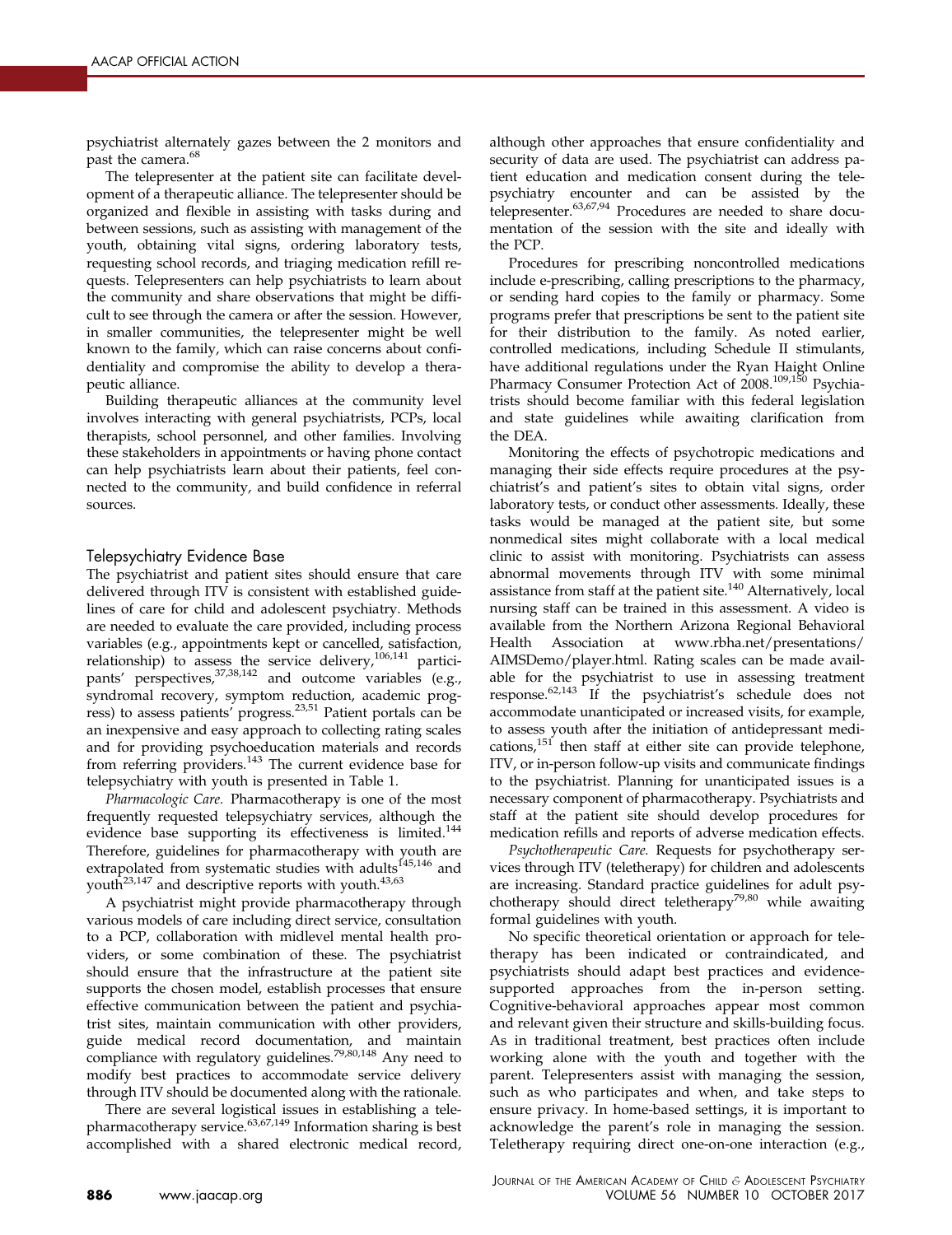play therapy) requires considerations for child characteristics and the setting. Behavioral interventions require coaching of parents in behavior training such as reinforcement or timeout strategies.

Information regarding the effectiveness of teletherapy is limited but growing.[69,152-156](#page-16-0) Clinicians have shown high fidelity to manual-based interventions.[157,158](#page-18-0) Reviews of treatment outcome studies have concluded that teletherapy is feasible, applicable to diverse populations, tolerable in different therapeutic formats, and acceptable to users with outcomes that are comparable to in-person  $t$ reatment. $^{\rm 152,155}$  $^{\rm 152,155}$  $^{\rm 152,155}$ 

Most teletherapy studies with young people are descriptive, indicating that teletherapy is feasible, acceptable, and well tolerated. $69,159$  In 10 outcome studies ranging from feasibility trials to pre-post designs and a few randomized controlled trials, PCPs and families endorsed high levels of satisfaction with therapy.[20,46,65,69,160](#page-15-0) Several randomized trials are noteworthy. Nelson et  $al^{20}$  $al^{20}$  $al^{20}$  found comparable decreases for childhood depressive symptoms treated with 8 sessions of cognitive-behavioral therapy delivered through ITV versus in person. Storch et  $al.^{21}$  $al.^{21}$  $al.^{21}$  found superior outcomes for youth diagnosed with obsessivecompulsive disorder who were treated through teletherapy compared with youth treated in person. Outcomes of the behavioral treatment of tics through ITV also appear comparable to in-person treatment. $22$  Two pre- to postintervention outcome studies have suggested the benefit of treatment delivered through ITV including behavior management training $24,25$  and consultation to PCPs in the psy-chiatric care of young patients.<sup>[29](#page-15-0)</sup> Five small randomized trials have demonstrated potential effectiveness of providing family or parenting interventions through ITV.[24,25,27,49,99](#page-15-0)

Consultation and Psychosomatic Care. Teleconsultation to PCPs concerning mental health care of patients with medical illness is well established for adults. $36,62$  Teleconsultation regarding the behavioral and mental health care of children with medical conditions<sup>[42,161](#page-15-0)</sup> developmental disorders<sup>[42](#page-15-0)</sup> and special needs $162$  is emerging. The preliminary evidence supports the feasibility and acceptability of providing behavioral interventions through ITV for conditions such as feeding disorders<sup>[53](#page-15-0)</sup> diabetes,<sup>[58,59](#page-16-0)</sup> and obesity.<sup>[54,57,60](#page-16-0)</sup> Given the paucity of child mental health specialists $4,12,13,163$  and the development of the pediatric medical home[3,93,164](#page-14-0) teleconsultation for psychosomatic medicine appears promising, but further experience is needed.

#### Adaptation to Nonclinical Settings

There is a long tradition of moving mental health services out of the traditional clinic and into the community. A natural next step for telepsychiatry is to offer services to more naturalistic and ecologically valid settings—settings that are often more convenient for youth and their families and provide some assistance for staff involved in youths' care. Schools and correctional settings are the most common community settings in which services are provided, and services in the home are increasing. Psychiatrists should establish their model of care appropriate to the community setting and clarify their role to those involved in the child's care.

In community settings, patient privacy, security of information, and an appropriate sound-proof space are more difficult to regulate; also, medical personnel might not be available to obtain vital signs and provide medical monitoring. The psychiatrist should work with staff and family to determine a protocol to ensure that medical monitoring of medications occurs in a timely manner. As in other settings, the psychiatrist should determine how the patient receives medications, particularly controlled substances. In case of equipment failure, the psychiatrist should determine a procedure to ensure prompt patient contact (i.e., telephone contact with family or staff) and a plan for continuity of care.

In community settings, it is important that an emergency intervention protocol be established before initiating care and that all persons involved in the patient's care be informed. All documentation should be maintained at the psychiatrist site, and the psychiatrist should determine whether specific documentation also should be maintained at the patient site. Community settings will require guidelines to ensure security of private medical information.

School-Based Telepsychiatry. School-based mental health clinics provide services to more youth than outpatient clinics, with minimal disruption to classroom time or demands on the parent's workday.[165,166](#page-18-0) In communities with limited access to mental health professionals, especially psychiatrists, school-based telepsychiatry can provide an array of services and allows the psychiatrist to be efficiently involved in student evaluation and multidisciplinary plan-ning with school personel.<sup>[96,120](#page-16-0)</sup> School-based telepsychiatry services have demonstrated benefit for students and staff.[96,97,123,167](#page-16-0)

The psychiatrist should obtain knowledge of school culture, define the model of care, and clarify the psychiatrist's role and expectations within the school system. Potential services include evaluations, collaborations with the youth's PCP, medication management, psychosocial interventions with students and families, evaluations for support services, and continuing education for staff and consultation on classroom-specific and general school is-sues.<sup>[97,168](#page-16-0)</sup> When helping the school address an adverse event, such as the untimely death of a student or teacher, natural disaster, or violence, psychiatrists should provide services consistent with in-person consultations and standard protocols.

FERPA<sup>[112](#page-17-0)</sup> specifies privacy rules for accessing student health information and applies to telepsychiatry. FERPA should guide determination of the infrastructure for telepsychiatry services, including privacy of the interview room, which can be challenging in overcrowded schools.<sup>[97](#page-16-0)</sup> Staff accompanying the youth should have a mental health or medical background (i.e., school counselor or school nurse), and participating staff must be educated about protected health information. Documentation and records must be maintained in a private and secure location (e.g., nurses' station or counselor's office) and not be included in educational records.[169](#page-18-0) Informed consent should consist of the legal guardian and the patient (if older than the age of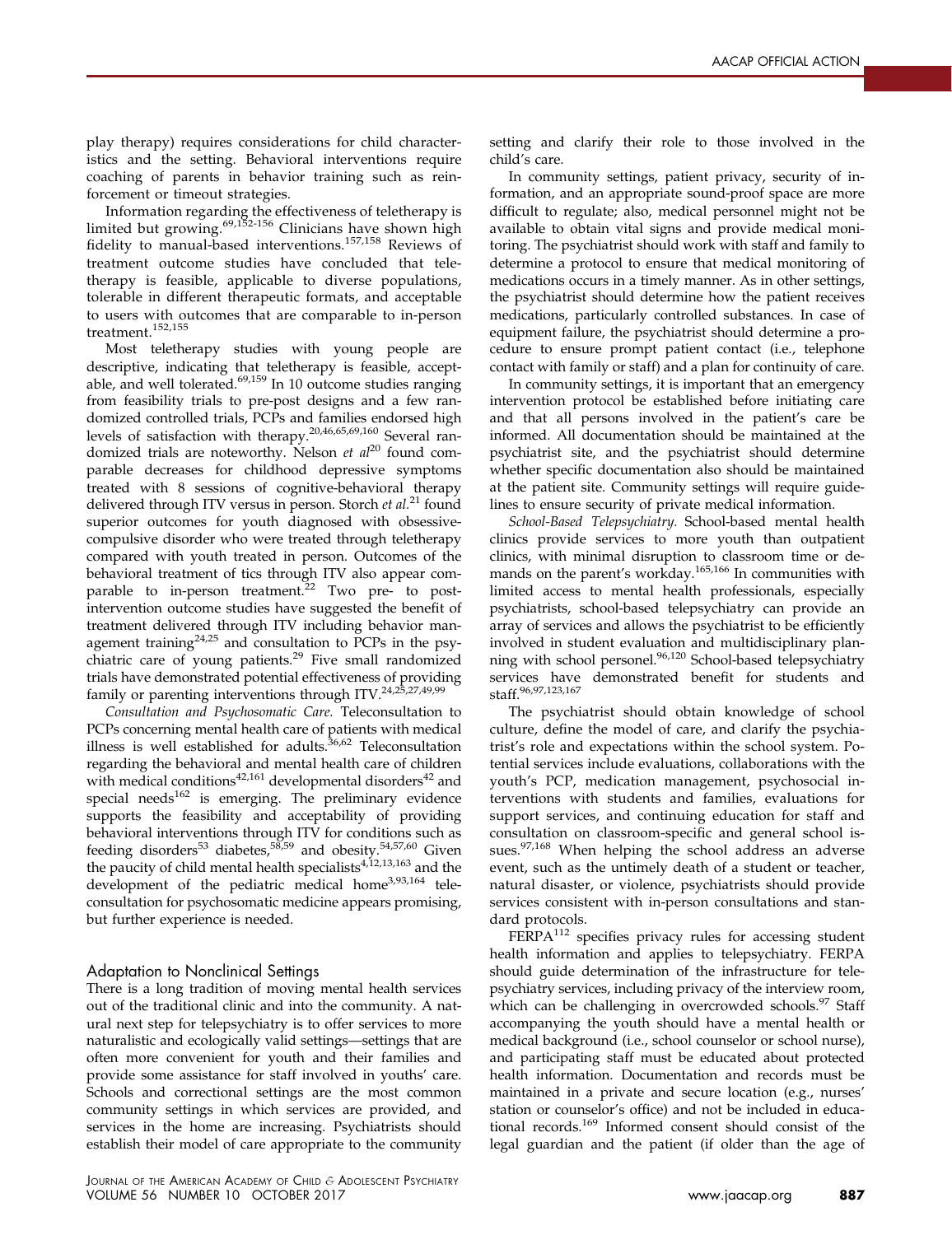majority)[.96,105,148](#page-16-0) The consent process should be conducted by the psychiatrist with the patient and guardian in real time according to local, regional, and national laws<sup>[79](#page-16-0)</sup> and in compliance with the minors' access to mental health services in the absence of parental knowledge and consent. The school clinician or nurse can assist in obtaining consents. If the model of care involves direct service, then the psychiatrist must determine whether the psychiatrist or PCP will provide prescriptions and how medications will be provided during the summer.

Telepsychiatry in Juvenile Corrections. Youth involved in the juvenile justice system experience psychiatric disorders at a rate far exceeding general population rates.<sup>[170](#page-18-0)</sup> Correctional programs that lack access to psychiatric services are increasingly obtaining services through ITV.<sup>98,171</sup>

Similar to in-person correctional services, psychiatrists delivering services through ITV require knowledge of the legal process in the youth's jurisdiction, especially whether the patient's status is pre- or post-adjudication. This might require virtual meetings with the youth's legal counsel. The psychiatrist should clarify with the patient that he/she is subject to "dual agency" status, that is, responsible to serve the patient and to assist the facility. Then, the psychiatrist must clarify his/her role as a treating clinician or forensic examiner, that he/she is a mandated reporter regarding abuse, and that all information can be accessed by the court. The psychiatrist must work with legal counsel and the facility to obtain consent for services from the legal guardian and patient, which could require a videoconference depending on the facility's regulations.

Protecting confidentiality in correctional settings is challenging. A virtual tour of the site using a mobile device can be helpful to view the records room, examination room, or other relevant service-related space. Digital records management also should be clarified.

Occasional ITV meetings can help correctional staff to understand the needs of mentally ill juvenile offenders, such as the need for a suicide watch, protection from the general community, or monitoring medication side effects. The correctional setting might require staff to chaperone the youth during the sessions. Youth are often concerned about privacy and might be more comfortable if chaperoned by clinical staff rather than security staff. Added benefits are having 2 clinicians to model therapeutic techniques and to align staff, which is critical in the correctional setting.

Home-Based Telepsychiatry. Home-based telemental health has been safely and successfully implemented with adults with serious psychiatric disorders.<sup>[130](#page-17-0)</sup> Preliminary work suggests that home-based teletherapy with youth and families is feasible, acceptable, and effective $99,100,149$  and might be especially relevant for children who do not tolerate traveling outside the home or to provide continuity of care for families who relocate, such as military families. Using laptop computers and mobile devices in the home offers the potential to observe children's behaviors in their naturalistic setting and to develop interventions in the setting where they will be used.<sup>[26,100](#page-15-0)</sup>

Before initiating home-based services, the psychiatrist should determine whether the family is appropriate for home-based care. Particular attention should be paid to privacy because it is difficult to find an isolated, sound-proof space where conversations are not overheard by others, intentionally or unintentionally. The psychiatrist should develop a safety plan $130$  consisting of the physical location and address of the patient in case emergency services are required and consent regarding contact of community resources in case of an emergency. A written informed consent, specific to using home-based telepsychiatry, should be obtained. The psychiatrist should inform the patient's PCP of home-based services and elicit collaboration regarding monitoring the youth's status. Home-based telepsychiatry services should be avoided if there is a serious concern for patient safety and/or if the family does not consent to developing the safety plan. This assessment of appropriateness should be ongoing, because circumstances can change over time.

There are some relative contraindications for home-based telepsychiatry, including child custody assessments, forensic evaluations, investigating allegations of abuse or neglect, family therapy with a history of interpersonal violence in the family, and/or a volatile parent. The child might not feel free to be candid about his/her environment or circumstance. In the home environment, the psychiatrist will have less ability to redirect the situation should the parent become upset. Some children with developmental disorders might not tolerate the ITV platform.<sup>[26](#page-15-0)</sup>

The patient and family should be given written information regarding the operation of equipment and how to address technical difficulties, because they will not have additional technical support available to them. A backup plan in case of technical difficulties is needed.

## Training in Telepsychiatry

Greater clarification and standardization of legal and regulatory issues and the increased availability of affordable consumer-grade ITV platforms have made it more reasonable for child and adolescent psychiatry residency programs to develop ITV programs based on established clinical and technical guidelines.<sup>[18,19,79](#page-15-0)</sup> However, guidelines describing the use of ITV in curriculum development and adapting training and evaluation goals and objectives to meet the Accreditation Council for Graduate Medical Education (ACGME) Milestone competencies are limited, but increasing.

The goals of ITV training programs are multiple: address the growing demands for access to culturally sensitive psychiatric services and develop a workforce of child and adolescent psychiatrists and PCPs who are proficient with the use of creative technologies in meeting youths' mental health care needs. The objectives of the ITV training curriculum are to achieve the training competencies and capacity for trainee evaluation as described by the ACGME Milestone training competencies for child and adolescent psychiatry[172](#page-18-0) that include psychiatric evaluation, medical knowledge, systems-based practice, practice-based learning and improvement, professionalism, and interpersonal and communication skills. In addition, the curriculum would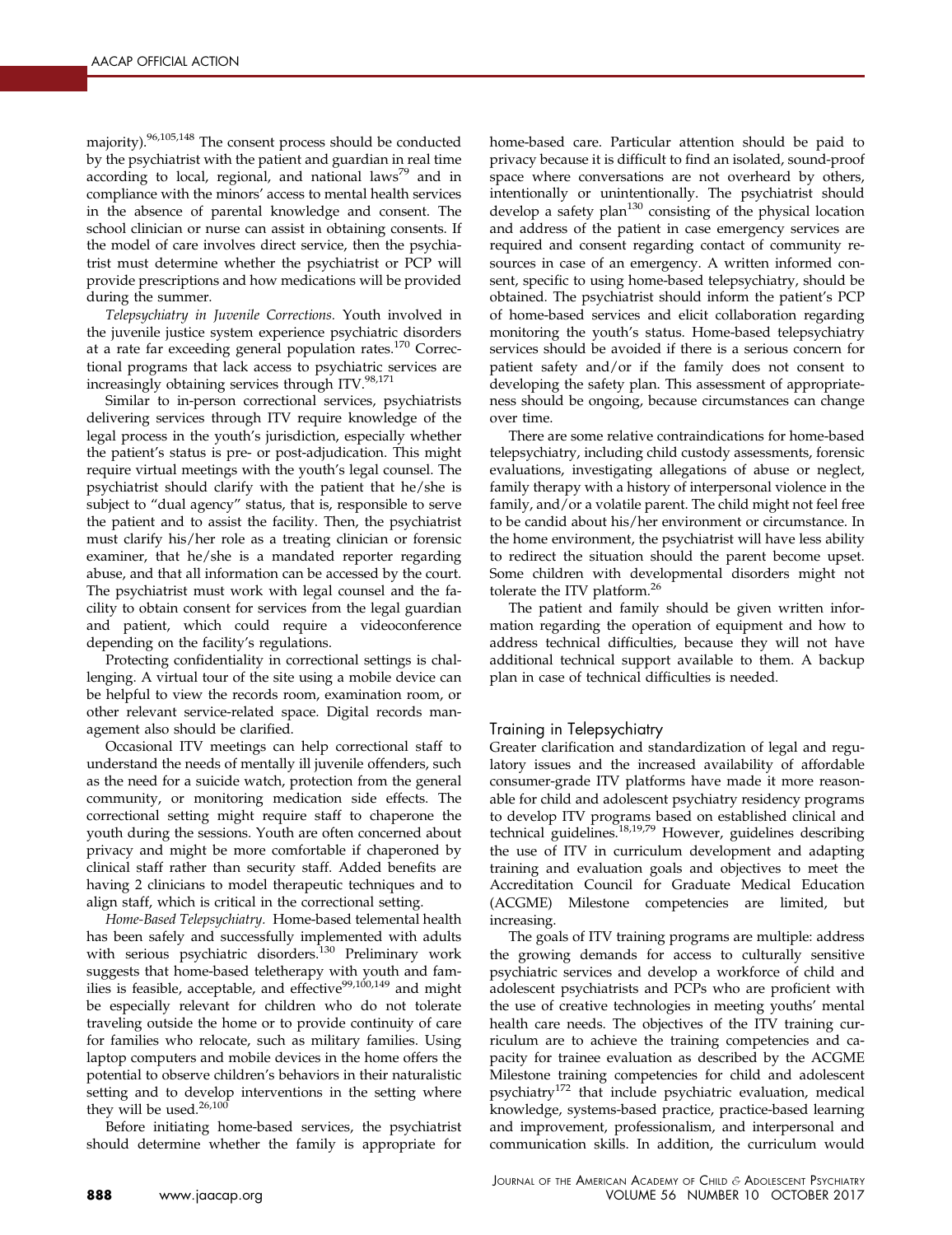<span id="page-14-0"></span>require evaluation of trainee competencies in the 6 focus areas of the ACGME Clinical Learning Environment Review Program<sup>[173](#page-18-0)</sup>: patient safety, health care quality, clinical transitions, supervision, duty hours, and fatigue and professionalism.

Academic leadership representing the American Psychiatric Association, AACAP, and the ATA are developing standardized frameworks for ITV training programs to ensure that evidence-based outcome metrics support the teaching and evaluation guidelines of the ACGME.<sup>[174-176](#page-18-0)</sup> Emerging ITV training programs have demonstrated that didactic teaching of residents, fellows, and students includes effective variations of clinical service learning protocols, integrating selected articles on telepsychiatric care, and a problem- and case-based learning curriculum that uses clinical vignettes to stimulate learning, critical appraisal, and guide the generation of clinical formulation and knowledge integration for all aspects of ITV training.[101,177-182](#page-16-0) God-leski et al.<sup>[183](#page-18-0)</sup> described a national ITV program for trainees in collaboration with the US Department of Veterans Affairs in which technology-enabled learning includes web-based training modules, ITV consultation simulation training, satellite broadcasts of live educational meetings, and teleconferenced evidence-based journal clubs. While awaiting a standardized framework for ITV training, child and adolescent residency programs should consider using these established teaching approaches to introduce trainees to telepsychiatry practice.

## CLINICAL UPDATE LIMITATIONS

The AACAP Clinical Updates are developed to assist psychiatrists in decision making. The information in this update is not intended to define the standard of care or guarantee successful treatment of individual patients, nor should the information be deemed inclusive of all proper methods of care or exclusive of other methods of care directed at obtaining the desired results. This Clinical Update does not usurp sound clinical judgment. The ultimate judgment regarding the care of a particular patient must be made by the clinician in light of all the circumstances, values, and preferences presented by the patient and his/her family, the diagnostic and treatment options available, and the accessible resources. &

#### **REFERENCES**

- 1. Friedman R, Katz-Leavy J, Manderscheid R, Sondheimer DL. Prevalence of serious emotional disturbance on children and adolescents. In: Manderscheid RW, Sonnenschein MA, eds. Mental Health. Rockville, MD: Department of Health and Human Services; 1996.
- 2. Kessler RC, Berglund P, Demler O, Jin R, Merikangas KR, Walters EE. Lifetime prevalence and age-of-onset distributions of DSM-IV disorders in the National Comorbidity Survey Replication. Arch Gen Psychiatry. 2005;62:593-602.
- 3. Patient Protection and Affordable Care Act, Pub L No 111-148. In: United States Congress, ed. 42: US Department of Health and Human Services; 2010.
- 4. Thomas CR, Holzer CE III. The continuing shortage of child and adolescent psychiatrists. J Am Acad Child Adolesc Psychiatry. 2006;45: 1023-1031.

Gloff, MD, Dehra Glueck, MD, Felissa Goldstein, MD, Pamela Hoffman, MD, Daniel Lieberman, MD, Jennifer McWilliams, MD, MHCDS, Ujjwal Ramtekkar, MD, MPE, MBA, David Roth, MD, and Lloyda Williamson, MD; additional contributors Sharon Cain, MD, and Kristopher Kaliebe, MD; and the AACAP Committee on Quality Issues (CQI): Carol Rockhill, MD, PhD, MPH, Christopher Bellonci, MD, John Hamilton, MD, Munya Hayek, MD, Helene Keable, MD, Matthew Siegel, MD, Saundra Stock, MD, and Co-Chairs Oscar G. Bukstein, MD, MPH, and Heather J. Walter, MD, MPH. AACAP Clinical Updates are developed by AACAP committees under the direction of the AACAP CQI, with review by representatives of multiple constituent groups including topic experts, AACAP members, other relevant AACAP committees, the AACAP Assembly of Regional Organizations, and the AACAP Council. Final approval for publishing Clinical Updates as an AACAP Official Action is conferred by the AACAP Council. The development process

for Clinical Updates is described on the AACAP website ([www.aacap.org\)](http://www.aacap.org). The primary intended audience for AACAP Clinical Updates is child and adolescent psychiatrists; however, the information presented also could be useful for other medical or behavioral health clinicians.

This Clinical Update was developed by the AACAP Telepsychiatry Committee (TPC): Kathleen Myers, MD, MPH, MS, and David Pruitt, MD, Co-Chairs, and Ruby Agoha, MD, Daniel Alicata, MD, PhD, Patricio Fischman, MD, Nicole

The TPC acknowledges the following topic experts for their contributions to this update: L. Lee Carlisle, MD, Jonathan Comer, PhD, Donald Hilty, MD, and Eve-Lynn Nelson, PhD.

Jennifer Medicus, Stephanie Demian, Karen Ferguson, Bryan Shuy, and Emily Rohlffs served as the AACAP staff liaisons for the TPC and the CQI.

This Clinical Update was reviewed by AACAP members from September 2016 to October 2016.

From February 2017 to April 2017, this Clinical Update was reviewed by a consensus group convened by the CQI. Consensus group members and their constituent groups were Heather J. Walter, MD, MPH, Oscar G. Bukstein, MD, MPH, Carol Rockhill, MD, PhD, MPH, and Munya Hayek, MD (CQI); L. Lee Carlisle, MD (topic expert); D. Richard Martini, MD, Committee on Collaboration With Medical Professions, and Benjamin Shain, MD, Committee on Healthcare Access and Economics (AACAP committees); Vera Feuer, MD, and Kai-ping Wang, MD (Assembly of Regional Organizations); and Karen Pierce, MD, and Lan Chi Vo, MD (AACAP Council).

This Clinical Update was approved by the AACAP Council on May 18, 2017.

This Clinical Update is available at [www.aacap.org.](http://www.aacap.org)

Disclosures: During preparation of this Clinical Update, Kathleen Myers, MD, MPH, MS, and David Pruitt, MD, TPC Co-Chairs, and Heather J. Walter, MD, MPH, CQI Co-Chair, have had no financial relationships to disclose. Oscar G. Bukstein, MD, MPH, CQI Co-Chair, has had intellectual property with Routledge Press.

Correspondence to the AACAP Communications Department, 3615 Wisconsin Avenue, NW, Washington, DC 20016.

0890-8567/\$36.00/@2017 American Academy of Child and Adolescent **Psychiatry** 

<http://dx.doi.org/10.1016/j.jaac.2017.07.008>

- 5. Merikangas KR, He JP, Burstein M, et al. Service utilization for lifetime mental disorders in U.S. adolescents: results of the National Comorbidity Survey-Adolescent Supplement (NCS-A). J Am Acad Child Adolesc Psychiatry. 2011;50:32-45.
- 6. American Medical Association. Physician Characteristics and Distribution in the U.S. Washington, DC: American Medical Association Press; 2010.
- 7. American Medical Association. AMA physician masterfile. [http://](http://www.ama-assn.org/ama/pub/about-ama/physician-data-resources/physician-masterfile.page) [www.ama-assn.org/ama/pub/about-ama/physician-data-resources/](http://www.ama-assn.org/ama/pub/about-ama/physician-data-resources/physician-masterfile.page) [physician-master](http://www.ama-assn.org/ama/pub/about-ama/physician-data-resources/physician-masterfile.page)file.page. Accessed May 11, 2016.
- 8. Flaum M. Telemental health as a solution to the widening gap between supply and demand for mental health services. In: Myers K, Turvey C, eds. Telemental Health: Clinical, Technical and Administrative Foundation for Evidence-Based Practice. London: Elsevier Insights; 2013:11-25.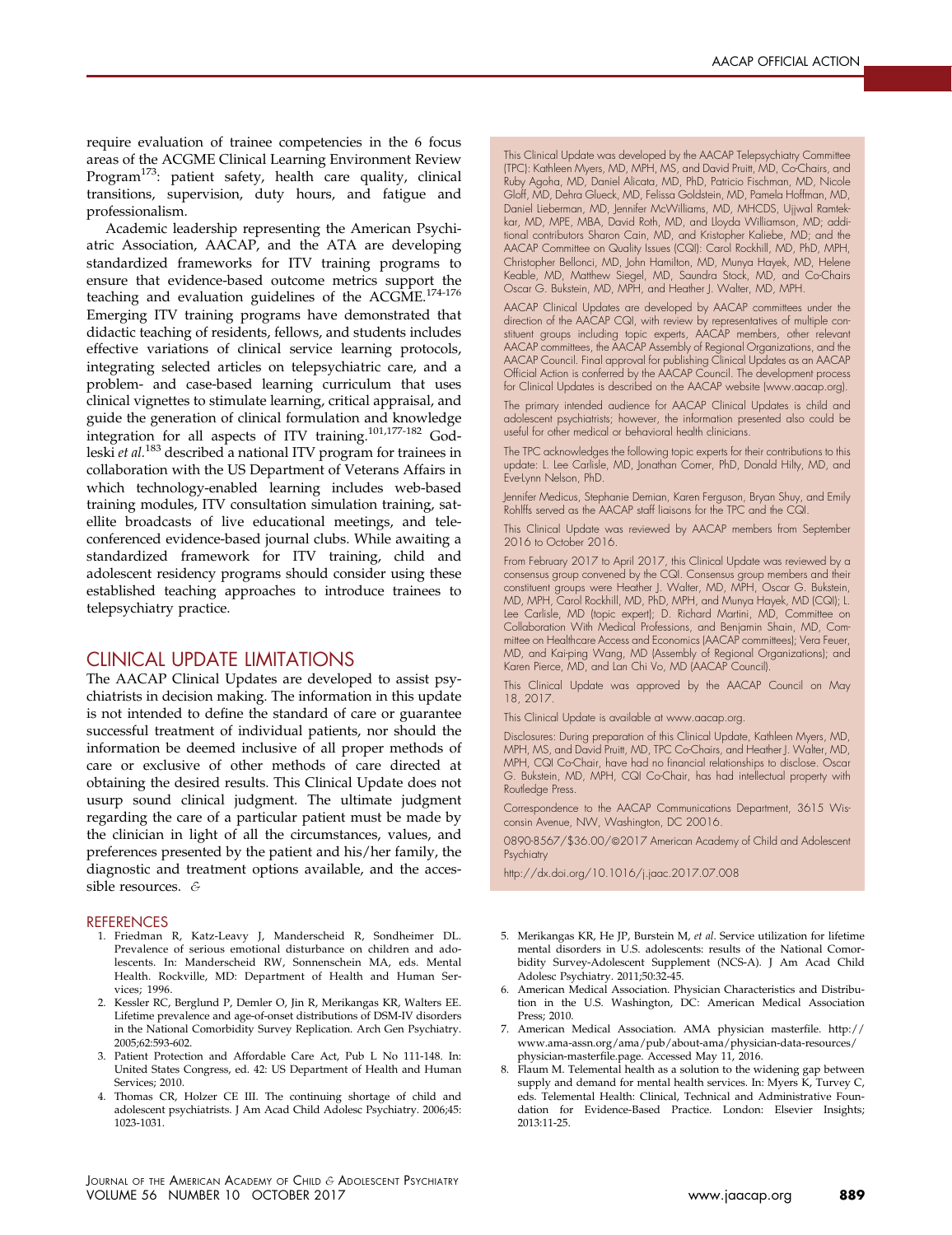- <span id="page-15-0"></span>9. Hyde PS. Report to Congress on the nation's substance abuse and mental health workforce issues. [http://store.samhsa.gov/shin/content//](http://store.samhsa.gov/shin/content//PEP13-RTC-BHWORK/PEP13-RTC-BHWORK.pdf) [PEP13-RTC-BHWORK/PEP13-RTC-BHWORK.pdf.](http://store.samhsa.gov/shin/content//PEP13-RTC-BHWORK/PEP13-RTC-BHWORK.pdf) Published 2013. Accessed March 1, 2017.
- 10. Glisson C, Schoenwald SK, Kelleher K, et al. Therapist turnover and new program sustainability in mental health clinics as a function of organizational culture, climate, and service structure. Adm Policy Ment Health. 2008;35:124-133.
- 11. Stirman SW, Kimberly J, Cook N, Calloway A, Castro F, Charns M. The sustainability of new programs and innovations: a review of the empirical literature and recommendations for future research. Implement Sci. 2012;7:1-19.
- 12. Robiner WN, Yozwiak JA. The psychology workforce: trials, trends and tending commons. National Register of Health Service Psychologists. [https://www.nationalregister.org/pub/the-national-register-report](https://www.nationalregister.org/pub/the-national-register-report-pub/spring-2013-issue/the-psychology-workforce-trials-trends-and-tending-the-commons/)[pub/spring-2013-issue/the-psychology-workforce-trials-trends-and](https://www.nationalregister.org/pub/the-national-register-report-pub/spring-2013-issue/the-psychology-workforce-trials-trends-and-tending-the-commons/)[tending-the-commons/](https://www.nationalregister.org/pub/the-national-register-report-pub/spring-2013-issue/the-psychology-workforce-trials-trends-and-tending-the-commons/) Accessed March 1, 2017.
- 13. American Psychological AssociationMichalski D, Mulvey T, Kohout J. 2008 APA Survey of Psychology Health Service Providers. Washington, DC: American Psychological Association; 2008.
- 14. Lambert D, Ziller E, Lenardson JD. Rural Children Don't Receive the Mental Health Care They Need (Research & Policy Brief). Portland, ME: University of Southern Maine, Muskie School of Public Service, Maine Rural Health Research Center; 2009; [https://muskie.usm.maine.edu/](https://muskie.usm.maine.edu/Publications/rural/pb39/Rural-Children-Mental-Health-Services.pdf) [Publications/rural/pb39/Rural-Children-Mental-Health-Services.pdf](https://muskie.usm.maine.edu/Publications/rural/pb39/Rural-Children-Mental-Health-Services.pdf). Accessed March 1, 2017.
- 15. Kazdin AE, Blase SL. Rebooting psychotherapy research and practice to reduce the burden of mental illness. Perspect Psychol Sci. 2011;6:21-37.
- 16. Broder E, Manson E, Boydell K, Teshima J. Use of telepsychiatry for child psychiatric issues: first 500 cases. Can Psych Assoc Bull. 2004; 36:11-15.
- 17. Diamond JM, Bloch RM. Telepsychiatry assessments of child or adolescent behavior disorders: a review of evidence and issues. Telemed J E Health. 2010;16:712-716.
- 18. Myers KM, Cain S. Practice parameter for telepsychiatry with children and adolescents. J Am Acad Child Adolesc Psychiatry. 2008;47: 1468-1483.
- 19. Hilty DM, Shoemaker EZ, Myers K, Snowdy CE, Yellowlees PM, Yager J. Need for and steps toward a clinical guideline for the telemental health care of children and adolescents. J Child Adolesc Psychopharmacol. 2016;26:283-295.
- 20. Nelson E, Barnard M, Cain S. Treating childhood depression over teleconferencing. Telemed J E Health. 2003;9:49-55.
- 21. Storch EA, Caporino NE, Morgan JR, et al. Preliminary investigation of web-camera delivered cognitive-behavioral therapy for youth with obsessive-compulsive disorder. Psychiatry Res. 2011;189: 407-412.
- 22. Himle MB, Freitag M, Walther M, Franklin SA, Ely L, Woods DW. A randomized pilot trial comparing videoconference versus face-to-face delivery of behavior therapy for childhood tic disorders. Behav Res Ther. 2012;50:565-570.
- 23. Myers K, Vander Stoep A, Zhou C, McCarty CA, Katon W. Effectiveness of a telehealth service delivery model for treating attention-deficit/ hyperactivity disorder: a community-based randomized controlled trial. J Am Acad Child Adolesc Psychiatry. 2015;54:263-274.
- 24. Xie Y, Dixon JF, Yee OM, et al. A study on the effectiveness of videoconferencing on teaching parent training skills to parents of children with ADHD. Telemed J E Health. 2013;19:192-199.
- 25. Tse YJ, McCarty CA, Stoep AV, Myers KM. Teletherapy delivery of caregiver behavior training for children with attention-deficit hyperactivity disorder. Telemed J E Health. 2015;21:451-458.
- 26. Comer JS, Furr JM, Miguel E et al. Remotely delivering real-time parent training to the home: an initial randomized trial of Internet-delivered Parent-Child Interaction Therapy (I-PCIT) [published online ahead of print June 26, 2017]. J Consult Clin Psychol. [http://dx.doi.org/10.1037/](http://dx.doi.org/10.1037/ccp0000230) [ccp0000230](http://dx.doi.org/10.1037/ccp0000230).
- 27. Glueckauf RL, Fritz SP, Ecklund-Johnson EP, Liss HJ, Dages P, Carney P. Videoconferencing-based family counseling for rural teenagers with epilepsy: phase 1 findings. Rehabil Psychol. 2002; 47:49-72.
- 28. Fox KC, Connor P, McCullers E, Waters T. Effect of a behavioural health and specialty care telemedicine programme on goal attainment for youths in juvenile detention. J Telemed Telecare. 2008;14:227-230.
- 29. Yellowlees PM, Hilty DM, Marks SL, Neufeld J, Bourgeois JA. A retrospective analysis of a child and adolescent eMental health program. J Am Acad Child Adolesc Psychiatry. 2008;47:103-107.
- 30. Reese RJ, Slone NC, Soares N, Sprang R. Telehealth for underserved families: an evidence-based parenting program. Psychol Serv. 2012;9: 320-322.
- 31. Heitzman-Powell LS, Buzhardt J, Rusinko L, Miller T. Formative evaluation of an ABA outreach training program for parents of children with autism in remote areas. Focus Autism Other Dev Disabil. 2014; 29:23-38.
- 32. Blackmon LA, Kaak HO, Ranseen J. Consumer satisfaction with telemedicine child psychiatry consultation in rural Kentucky. Psychiatr Serv. 1997;48:1464-1466.
- 33. Elford DR, White H, St John K, Maddigan B, Ghandi M, Bowering R. A prospective satisfaction study and cost analysis of a pilot child telepsychiatry service in Newfoundland. J Telemed Telecare. 2001; 7:73-81.
- 34. Kopel H, Nunn K, Dossetor D. Evaluating satisfaction with a child and adolescent psychological telemedicine outreach service. J Telemed Telecare. 2001;7(suppl 2):35-40.
- 35. Greenberg N, Boydell KM, Volpe T. Pediatric telepsychiatry in Ontario: caregiver and service provider perspectives. J Behav Health Serv Res. 2006;33:105-111.
- 36. Hilty DM, Yellowlees PM, Cobb HC, Bourgeois JA, Neufeld JD, Nesbitt TS. Models of telepsychiatric consultation-liaison service to rural primary care. Psychosomatics. 2006;47:152-157.
- 37. Myers K, Valentine JM, Melzer SM. Feasibility, acceptability, and sustainability of telepsychiatry for children and adolescents. Psychiatr Serv. 2007;58:1493-1496.
- 38. Myers KM, Valentine JM, Melzer SM. Child and adolescent telepsychiatry: utilization and satisfaction. Telemed J E Health. 2008;14: 131-137.
- 39. Myers KM, Vander Stoep A, McCarty CA, et al. Child and adolescent telepsychiatry: variations in utilization, referral patterns and practice trends. J Telemed Telecare. 2010;16:128-133.
- 40. Pakyurek M, Yellowlees P, Hilty D. The child and adolescent telepsychiatry consultation: can it be a more effective clinical process for certain patients than conventional practice? Telemed J E Health. 2010;16: 289-292.
- 41. Lau ME, Way BB, Fremont WP. Assessment of SUNY Upstate Medical University's child telepsychiatry consultation program. Int J Psychiatry Med. 2011;42:93-104.
- 42. Szeftel R, Federico C, Hakak R, Szeftel Z, Jacobson M. Improved access to mental health evaluation for patients with developmental disabilities using telepsychiatry. J Telemed Telecare. 2012;18:317-321.
- 43. Myers KM, Sulzbacher S, Melzer SM. Telepsychiatry with children and adolescents: Are patients comparable to those evaluated in usual outpatient care? Telemed J E Health. 2004;10:278-285.
- 44. Myers KM, Valentine J, Morganthaler R, Melzer S. Telepsychiatry with incarcerated youth. J Adolesc Health. 2006;38:643-648.
- 45. Jacob MK, Larson JC, Craighead WE. Establishing a telepsychiatry consultation practice in rural Georgia for primary care physicians: a feasibility report. Clin Pediatr. 2012;51:1041-1047.
- 46. Nelson EL, Duncan AB, Peacock G, Bui T. Telemedicine and adherence to national guidelines for ADHD evaluation: a case study. Psychol Serv. 2012;9:293-297.
- 47. Elford R, White H, Bowering R, et al. A randomized, controlled trial of child psychiatric assessments conducted using videoconferencing. J Telemed Telecare. 2000;6:73-82.
- 48. Stain HJ, Payne K, Thienel R, Michie P, Carr V, Kelly B. The feasibility of videoconferencing for neuropsychological assessments of rural youth experiencing early psychosis. J Telemed Telecare. 2011;17:328-331.
- 49. Reese RM, Jamison R, Wendland M, et al. Evaluating interactive videoconferencing for assessing symptoms of autism. Telemed J E Health. 2013;19:671-677.
- 50. Marcin JP, Nesbitt TS, Cole SL, et al. Changes in diagnosis, treatment, and clinical improvement among patients receiving telemedicine consultations. Telemed J E Health. 2005;11:36-43.
- 51. Boydell KM, Volpe T, Kertes A, Greenberg N. A review of the outcomes of the recommendations made during paediatric telepsychiatry consultations. J Telemed Telecare. 2007;13:277-281.
- 52. Bensink M, Wootton R, Irving H, et al. Investigating the costeffectiveness of videotelephone based support for newly diagnosed paediatric oncology patients and their families: design of a randomised controlled trial. BMC Health Serv Res. 2007;5:7-38.
- 53. Clawson B, Selden M, Lacks M, Deaton AV, Hall B, Bach R. Complex pediatric feeding disorders: Using teleconferencing technology to improve access to a treatment program. Pediatr Nurs. 2008;34: 213-216.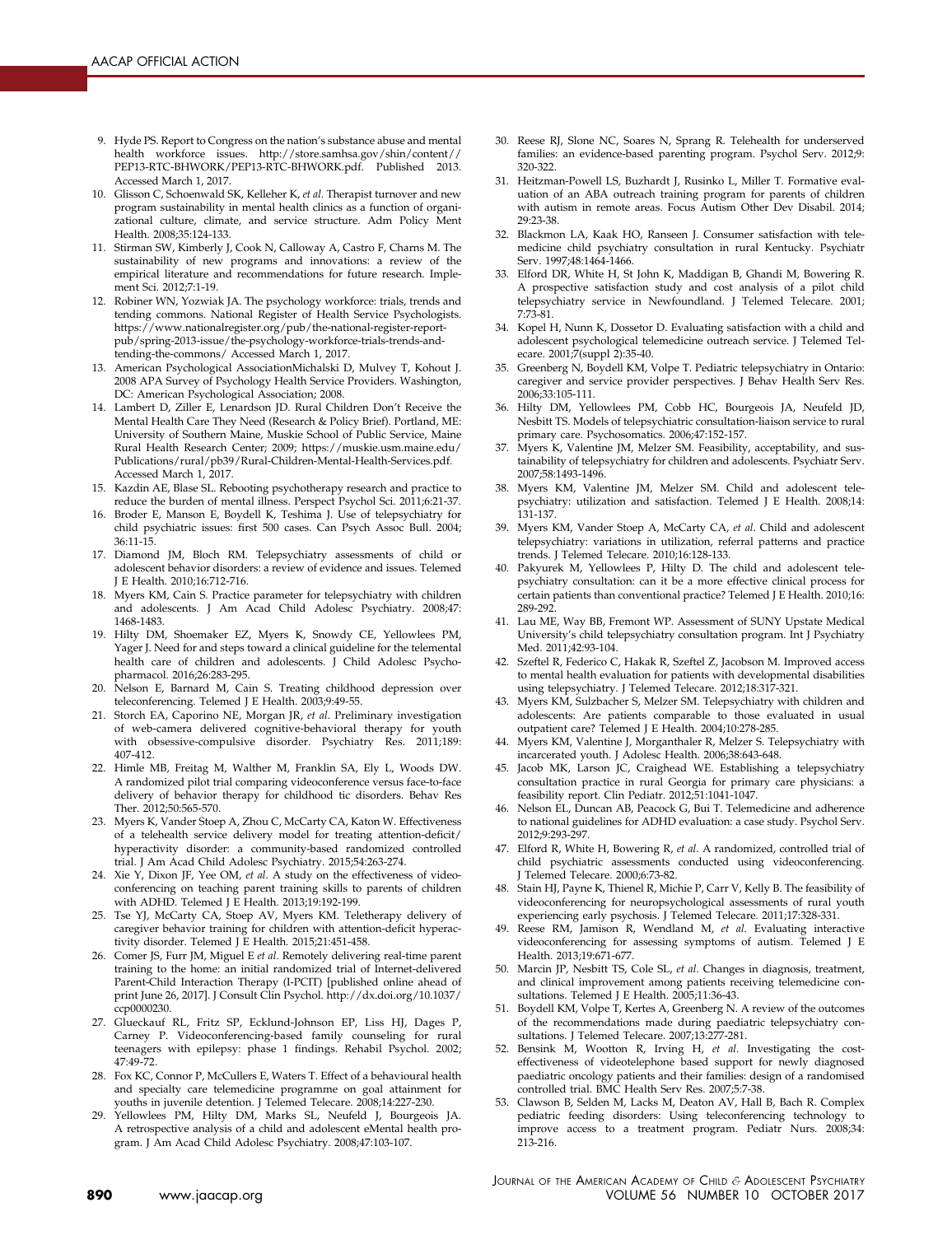- <span id="page-16-0"></span>54. Shaikh U, Cole SL, Marcin JP, Nesbitt TS. Clinical management and patient outcomes among children and adolescents receiving telemedicine consultations for obesity. Telemed J E Health. 2008;14:434-440.
- 55. Witmans MB, Dick B, Good J, et al. Delivery of pediatric sleep services via telehealth: the Alberta experience and lessons learned. Behav Sleep Med. 2008;6:207-219.
- 56. Mulgrew KW, Shaikh U, Nettiksimmons J. Comparison of parent satisfaction with care for childhood obesity delivered face-to-face and by telemedicine. Telemed J E Health. 2011;17:383-387.
- 57. Davis AM, Sampilo M, Gallagher KS, Landrum Y, Malone B. Treating rural pediatric obesity through telemedicine: outcomes from a small randomized controlled trial. J Pediatr Psychol. 2013;38:932-943.
- 58. Freeman KA, Duke DC, Harris MA. Behavioral health care for adolescents with poorly controlled diabetes via Skype: does working alliance remain intact? J Diabetes Sci Technol. 2013;7:727-735.
- 59. Hommel KA, Hente E, Herzer M, Ingerski LM, Denson LA. Telehealth behavioral treatment for medication nonadherence: a pilot and feasibility study. Eur J Gastroenterol Hepatol. 2013;25:469-473.
- 60. Lipana LS, Bindal D, Nettiksimmons J, Shaikh U. Telemedicine and faceto-face care for pediatric obesity. Telemed J E Health. 2013;19:806-808.
- 61. Weisz JR, Kazdin AE. Evidence-Based Psychotherapies for Children and Adolescents. 2nd ed. New York: Guilford Press; 2010.
- 62. Hilty DM, Ferrer DC, Parish MB, Johnston B, Callahan EJ, Yellowlees PM. The effectiveness of telemental health: A 2013 review. Telemed J E Health. 2013;19:444-454.
- 63. Cain S, Sharp S. Telepharmacotherapy for children and adolescents. J Child Adolesc Psychopharmacol. 2016;26:221-228.
- 64. Carlisle LL. Child and adolescent telemental health. In: Myers K, Turvey C, eds. Telemental Health: Clinical, Technical, and Administrative Foundation for Evidence-Based Practice. London: Elsevier Insights; 2013:197-221.
- 65. Duncan AB, Velasquez SE, Nelson EL. Using videoconferencing to provide psychological services to rural children and adolescents: a review and case example. J Clin Child Adolesc Psychol. 2014;43: 115-127.
- 66. Glueck D. Business aspects of telemental health in private practice. In: Myers K, Turvey C, eds. Telemental Health: Clinical, Technical, And Administrative Foundation for Evidence-Based Practice. London: Elsevier Insights; 2013:111-133.
- 67. Glueck D. Establishing therapeutic rapport in telepsychiatry practice. In: Myers K, Turvey C, eds. Telemental Health: Clinical, Technical and Administrative Foundations for Evidence-Based Practice. London: Elsevier Insights; 2013:29-46.
- 68. Goldstein F, Myers K. Telemental health: a new collaboration for pediatricians and child psychiatrists. Pediatr Ann. 2014;43:79-84.
- 69. Nelson EL, Patton S. Using videoconferencing to deliver individual therapy and pediatric psychology interventions with children and adolescents. J Child Adolesc Psychopharmacol. 2016;26:212-220.
- 70. Pignatiello A, Teshima J, Boydell KM, Minden D, Volpe T, Braunberger PG. Child and youth telepsychiatry in rural and remote primary care. Child Adolesc Psychiatr Clin North Am. 2011; 20:13-28.
- 71. Cain S, Nelson EL, Myers K. Child and adolescent telepsychiatry. In: Dulcan MK, ed. Dulcan's Textbook of Child and Adolescent Psychiatry. Washington, DC: American Psychiatric Press; 2015:669-688.
- 72. American Telemedicine Association. [http://americantelemed.org.](http://americantelemed.org) Accessed March 11, 2017.
- 73. American Telemedicine Association. What is telemedicine? [http://](http://www.americantelemed.org/about-telemedicine/what-is-telemedicine) [www.americantelemed.org/about-telemedicine/what-is-telemedicine.](http://www.americantelemed.org/about-telemedicine/what-is-telemedicine) Accessed March 1, 2017.
- 74. US Department of Health and Human Services Health Resources and Services Administration (HRSA). Glossary and acronyms. [http://www.](http://www.hrsa.gov/healthit/toolbox/ruralhealthittoolbox/telehealth/glossary.html) [hrsa.gov/healthit/toolbox/ruralhealthittoolbox/telehealth/glossary.](http://www.hrsa.gov/healthit/toolbox/ruralhealthittoolbox/telehealth/glossary.html) [html](http://www.hrsa.gov/healthit/toolbox/ruralhealthittoolbox/telehealth/glossary.html). Accessed March 1, 2017.
- 75. Centers for Medicare and Medicaid. Telemedicine. [http://www.medicaid.](http://www.medicaid.gov/Medicaid-CHIP-Program-Information/By-Topics/Delivery-Systems/Telemedicine.html) [gov/Medicaid-CHIP-Program-Information/By-Topics/Delivery-Systems/](http://www.medicaid.gov/Medicaid-CHIP-Program-Information/By-Topics/Delivery-Systems/Telemedicine.html) [Telemedicine.html.](http://www.medicaid.gov/Medicaid-CHIP-Program-Information/By-Topics/Delivery-Systems/Telemedicine.html) Accessed March 1, 2017.
- 76. Centers for Medicare and Medicaid Services. Telemedicine. [https://](https://www.medicaid.gov/medicaid-chip-program-information/by-topics/delivery-systems/telemedicine.html) [www.medicaid.gov/medicaid-chip-program-information/by-topics/](https://www.medicaid.gov/medicaid-chip-program-information/by-topics/delivery-systems/telemedicine.html) [delivery-systems/telemedicine.html](https://www.medicaid.gov/medicaid-chip-program-information/by-topics/delivery-systems/telemedicine.html). Published 2014. Accessed March 1, 2017.
- 77. Centers for Medicare and Medicaid Services. Medicare telehealth policy. In: CFR, ed 42: Office of the Federal Register Government Publishing Office; 2011.
- 78. Cornell University Law School. 42 CFR 410.78—telehealth services. [https://](https://www.law.cornell.edu/cfr/text/42/410.78) [www.law.cornell.edu/cfr/text/42/410.78.](https://www.law.cornell.edu/cfr/text/42/410.78) Accessed April 14, 2017.
- JOURNAL OF THE AMERICAN ACADEMY OF CHILD & ADOLESCENT PSYCHIATRY VOLUME 56 NUMBER 10 OCTOBER 2017 [www.jaacap.org](http://www.jaacap.org) 891
- 79. Turvey C, Coleman M, Dennison O, et al. ATA practice guidelines for video-based online mental health services. Telemed J E Health. 2013;19: 722-730.
- 80. Yellowlees P, Shore J, Roberts L. Practice guidelines for videoconferencing-based telemental health—October 2009. Telemed J E Health. 2010;16:1074-1089.
- 81. American Telemedicine Association. ATA telemedicine nomenclature. [http://www.americantelemed.org/resources/nomenclature#.U6](http://www.americantelemed.org/resources/nomenclature#.U6utCfldWSo) utCfl[dWSo](http://www.americantelemed.org/resources/nomenclature#.U6utCfldWSo). Published 2012. Accessed March 1, 2017.
- 82. Chou T, Comer JS, Turvey CL, Karr A, Spargo G. Technical considerations for the delivery of real-time child telemental health care. J Child Adolesc Psychopharmacol. 2016;26:192-197.
- 83. Spargo G, Karr A, Turvey CL. Technology options for the provision of mental health care through videoteleconferencing. In: Myers K, Turvey C, eds. Telemental Health: Clinical, Technical and Administrative Foundation for Evidence-Based Practice. London: Elsevier; 2013: 135-151.
- 84. Gernsback H. The radio doctor—maybe! Radio News Magazine. 1924; 5:1406.
- 85. Wittson CL, Benschoter R. Two-way television: helping the medical center reach out. Am J Psychiatry. 1972;129:624-627.
- 86. Dwyer TF. Telepsychiatry: psychiatric consultation by interactive television. Am J Psychiatry. 1973;130:865-869.
- 87. Straker N, Mostyn P, Marshall C. The use of two-way TV in bringing mental health services to the inner city. Am J Psychiatry. 1976;133: 1202-1205.
- 88. Thomas L, Capistrant G. 50 State Telemedicine Gaps Analysis: Coverage and Reimbursement. Washington DC: American Telemedicine Association; 2017; [https://higherlogicdownload.s3-external-1.amazonaws.](https://higherlogicdownload.s3-external-1.amazonaws.com/AMERICANTELEMED/2017%20NEW_50%20State%20Telehealth%20Gaps%20%20Analysis-Reimbursement_FINAL.pdf?AWSAccessKeyId=AKIAJH5D4I4FWRALBOUA&Expires=1491883029&Signature=Uks7%2BMKdasWIDYjx0wxcno2vxkw%3D) [com/AMERICANTELEMED/2017%20NEW\\_50%20State%](https://higherlogicdownload.s3-external-1.amazonaws.com/AMERICANTELEMED/2017%20NEW_50%20State%20Telehealth%20Gaps%20%20Analysis-Reimbursement_FINAL.pdf?AWSAccessKeyId=AKIAJH5D4I4FWRALBOUA&Expires=1491883029&Signature=Uks7%2BMKdasWIDYjx0wxcno2vxkw%3D) [20Telehealth%20Gaps%20%20Analysis-Reimbursement\\_FINAL.pdf?](https://higherlogicdownload.s3-external-1.amazonaws.com/AMERICANTELEMED/2017%20NEW_50%20State%20Telehealth%20Gaps%20%20Analysis-Reimbursement_FINAL.pdf?AWSAccessKeyId=AKIAJH5D4I4FWRALBOUA&Expires=1491883029&Signature=Uks7%2BMKdasWIDYjx0wxcno2vxkw%3D) [AWSAccessKeyId](https://higherlogicdownload.s3-external-1.amazonaws.com/AMERICANTELEMED/2017%20NEW_50%20State%20Telehealth%20Gaps%20%20Analysis-Reimbursement_FINAL.pdf?AWSAccessKeyId=AKIAJH5D4I4FWRALBOUA&Expires=1491883029&Signature=Uks7%2BMKdasWIDYjx0wxcno2vxkw%3D)=[AKIAJH5D4I4FWRALBOUA&Expires](https://higherlogicdownload.s3-external-1.amazonaws.com/AMERICANTELEMED/2017%20NEW_50%20State%20Telehealth%20Gaps%20%20Analysis-Reimbursement_FINAL.pdf?AWSAccessKeyId=AKIAJH5D4I4FWRALBOUA&Expires=1491883029&Signature=Uks7%2BMKdasWIDYjx0wxcno2vxkw%3D)=[149188302](https://higherlogicdownload.s3-external-1.amazonaws.com/AMERICANTELEMED/2017%20NEW_50%20State%20Telehealth%20Gaps%20%20Analysis-Reimbursement_FINAL.pdf?AWSAccessKeyId=AKIAJH5D4I4FWRALBOUA&Expires=1491883029&Signature=Uks7%2BMKdasWIDYjx0wxcno2vxkw%3D)<br>9&Signature=Uks7%2BMKdasWIDYix0wxcno2vxkw%3D. Accessed [9&Signature](https://higherlogicdownload.s3-external-1.amazonaws.com/AMERICANTELEMED/2017%20NEW_50%20State%20Telehealth%20Gaps%20%20Analysis-Reimbursement_FINAL.pdf?AWSAccessKeyId=AKIAJH5D4I4FWRALBOUA&Expires=1491883029&Signature=Uks7%2BMKdasWIDYjx0wxcno2vxkw%3D)=[Uks7%2BMKdasWIDYjx0wxcno2vxkw%3D.](https://higherlogicdownload.s3-external-1.amazonaws.com/AMERICANTELEMED/2017%20NEW_50%20State%20Telehealth%20Gaps%20%20Analysis-Reimbursement_FINAL.pdf?AWSAccessKeyId=AKIAJH5D4I4FWRALBOUA&Expires=1491883029&Signature=Uks7%2BMKdasWIDYjx0wxcno2vxkw%3D) March 1, 2017.
- 89. Center for Connected Health Policy. State telehealth policies and reimbursement schedules: a comprehensive plan for the 50 states and District of Columbia. In: Center NTPR; 2014. [http://cchpca.org/sites/default/](http://cchpca.org/sites/default/files/resources/Fifty%20State%20Medicaid%20Report.09.2014_1.pdf)files/ [resources/Fifty%20State%20Medicaid%20Report.09.2014\\_1.pdf.](http://cchpca.org/sites/default/files/resources/Fifty%20State%20Medicaid%20Report.09.2014_1.pdf) Accessed April 10, 2017.
- 90. Center for Telemedicine Law. Telemedicine reimbursement report. <http://www.hrsa.gov/healthit/telehealth/reimburse.pdf>. Accessed March 20, 2017.
- 91. US Department of Health and Human Services; Telehealth Resource Centers. Health Resources and Services Administration (HRSA) Office for the advancement of telehealth. [http://www.telehealthresourcecenter.](http://www.telehealthresourcecenter.org/) [org/.](http://www.telehealthresourcecenter.org/) Accessed March 20, 2017.
- 92. Kriechman A, Bonham C. Telemental health in primary care. In: Myers K, Turvey C, eds. Telemental Health: Clinical, Technical, and Administrative Foundation for Evidence-Based Practice. London: Elsevier Insights; 2013:155-170.
- 93. McWilliams JK. Integrating telemental healthcare with the patientcentered medical home model. J Child Adolesc Psychopharmacol. 2016;26278-26282.
- 94. Glueck DA. Telepsychiatry in private practice. Child Adolesc Psychiatr Clin North Am. 2011;20:1-11.
- 95. Spaulding R, Cain S, Sonnenschein K. Urban telepsychiatry: uncommon service for a common need. Child Adolesc Psychiatr Clin North Am. 2011;20:29-39.
- 96. Grady BJ, Lever N, Cunningham D, Stephan S. Telepsychiatry and school mental health. Child Adolesc Psychiatr Clin North Am. 2011; 20:81-94.
- 97. Stephan S, Lever N, Bernstein L, Edwards S, Pruitt D. Telemental health in schools. J Child Adolesc Psychopharmacol. 2016;26: 266-272.
- 98. Kaliebe KE, Heneghan J, Kim TJ. Telepsychiatry in juvenile justice settings. Child Adolesc Psychiatr Clin North Am. 2011;20:113-123.
- 99. Comer JS, Furr JM, Cooper-Vince CE, et al. Internet-delivered, familybased treatment for early-onset OCD: a preliminary case series. J Clin Child Adolesc Psychol. 2014;43:74-87.
- 100. Comer JS, Furr JM, Cooper-Vince C, et al. Rationale and considerations for the internet-based delivery of parent-child interaction therapy. Cogn Behav Pract. 2015;22:302-316.
- 101. Alicata D, Schroepfer A, Unten T, et al. Telemental health training, team building, and workforce development in cultural context: the Hawai'i experience. J Child Adolesc Psychopharmacol. 2016;26: 260-265.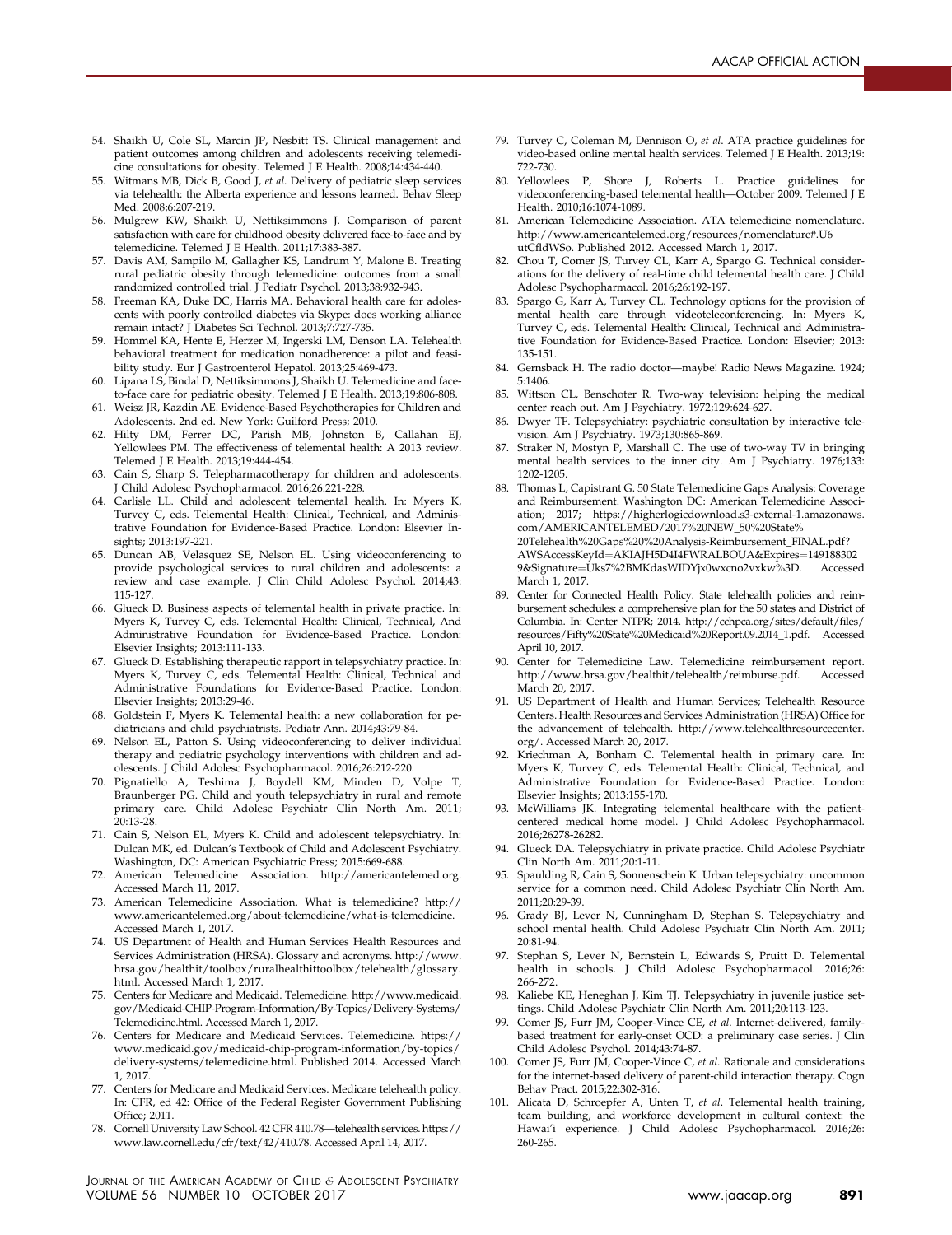- <span id="page-17-0"></span>102. Centers for Disease Control and Prevention. CDC grand rounds: prescription drug overdoses-a U.S. epidemic. MMWR Morb Mortal Wkly Rep. 2012;61:10-13.
- 103. United States Drug Enforcement Administration. [http://www.dea.](http://www.dea.gov/index.shtml) [gov/index.shtml](http://www.dea.gov/index.shtml). Accessed March 1, 2017.
- 104. Centers for Medicare and Medicaid Services. Medicare Claims Processing Manual. Publication 100–04, Chapter 12, # 190. Baltimore, MD: Centers for Medicare and Medicaid Services; 2006.
- 105. Centers for Medicare and Medicaid Services. Medicare learning network catalogue, September 2016. [https://www.cms.gov/Outreach-and-](https://www.cms.gov/Outreach-and-Education/Medicare-Learning-Network-MLN/MLNProducts/downloads/MLNCatalog.pdf)[Education/Medicare-Learning-Network-MLN/MLNProducts/](https://www.cms.gov/Outreach-and-Education/Medicare-Learning-Network-MLN/MLNProducts/downloads/MLNCatalog.pdf) [downloads/MLNCatalog.pdf.](https://www.cms.gov/Outreach-and-Education/Medicare-Learning-Network-MLN/MLNProducts/downloads/MLNCatalog.pdf) Accessed April 8, 2017.
- 106. Kramer GM, Luxton DD. Telemental health for children and adolescents: an overview of legal, regulatory, and risk management issues. J Child Adolesc Psychopharmacol. 2016;26:198-203.
- 107. Cwiek MA, Rafiq A, Qamar A, Tobey C, Merrell RC. Telemedicine licensure in the United States: the need for a cooperative regional approach. Telemed J E Health. 2007;13:141-147.
- 108. Interstate Medical Licensure Compact. A faster pathway to medical licensure. [https://imlcc.org/.](https://imlcc.org/) Accessed April 14, 2017.
- 109. Ryan Haight Online Pharmacy Consumer Protection Act. In: L P, ed. No 110, HR 6353; 2008.
- 110. James Arnold, Chief, Liaison and Policy Section, Drug Enforcement Administration, United States Department of Justice. Telemedicine and the Controlled Substances Act. Presentation at the Short Course, 21st Annual Meeting of the American Telemedicine Association; Minneapolis, MN; May 2016.
- 111. US Department of Health and Human Services. Health information privacy: the Health Insurance Portability and Accountability Act (HIPAA) of 1996. [http://www.hhs.gov/ocr/privacy/index.html.](http://www.hhs.gov/ocr/privacy/index.html) Accessed April 14, 2017.
- 112. US Department of Education. 20 USC §1232g; 34 CFR Part 99: Family Educational Rights and Privacy Act (FERPA). [http://www2.ed.gov/](http://www2.ed.gov/policy/gen/guid/fpco/ferpa/index.html?src=rn) [policy/gen/guid/fpco/ferpa/index.html?src](http://www2.ed.gov/policy/gen/guid/fpco/ferpa/index.html?src=rn)=[rn.](http://www2.ed.gov/policy/gen/guid/fpco/ferpa/index.html?src=rn) Accessed April 14, 2017.
- 113. Joint Commission on the Accreditation of Healthcare Organizations (JCAHO). [http://www.jointcommission.org/about\\_us/about\\_the\\_](http://www.jointcommission.org/about_us/about_the_joint_commission_main.aspx) [joint\\_commission\\_main.aspx](http://www.jointcommission.org/about_us/about_the_joint_commission_main.aspx). Accessed March 1, 2017.
- 114. American Telemedicine Association. State Telemedicine Policy Center. <http://www.americantelemed.org/policy/state-telemedicine-policy>. Accessed May 11, 2016.
- 115. Robert J Waters Center for Telehealth and e-Health Law (CTeL). [http://](http://ctel.org/) [ctel.org/](http://ctel.org/). Accessed April 7, 2017.
- 116. Centers for Medicare and Medicaid Services Telehealth. [http://www.](http://www.cms.gov/Medicare/Medicare-General-Information/Telehealth/index.html) [cms.gov/Medicare/Medicare-General-Information/Telehealth/index.](http://www.cms.gov/Medicare/Medicare-General-Information/Telehealth/index.html) [html](http://www.cms.gov/Medicare/Medicare-General-Information/Telehealth/index.html). Accessed March 1, 2017.
- 117. Centers for Medicare and Medicaid Services. Medicare Learning Network. Telehealth Services. [https://www.cms.gov/Outreach-and-Education/](https://www.cms.gov/Outreach-and-Education/Medicare-Learning-Network-MLN/MLNProducts/downloads/telehealthsrvcsfctsht.pdf) [Medicare-Learning-Network-MLN/MLNProducts/downloads/telehealth](https://www.cms.gov/Outreach-and-Education/Medicare-Learning-Network-MLN/MLNProducts/downloads/telehealthsrvcsfctsht.pdf) [srvcsfctsht.pdf](https://www.cms.gov/Outreach-and-Education/Medicare-Learning-Network-MLN/MLNProducts/downloads/telehealthsrvcsfctsht.pdf). Accessed March 1, 2017
- 118. American Academy of Child and Adolescent Psychiatry. Code of Ethics. Washington, DC: American Academy of Child and Adolescent Psychiatry; 2014; [http://www.aacap.org/App\\_Themes/AACAP/docs/](http://www.aacap.org/App_Themes/AACAP/docs/about_us/transparency_portal/Code_Of_Ethics_2014.pdf) [about\\_us/transparency\\_portal/Code\\_Of\\_Ethics\\_2014.pdf.](http://www.aacap.org/App_Themes/AACAP/docs/about_us/transparency_portal/Code_Of_Ethics_2014.pdf) Accessed April 14, 2017.
- 119. Nelson EL, Davis K, Velasquez S. Ethical considerations in providing mental health services over videoconferencing in telepsychiatry. In: Myers K, Turvey C, eds. Telemental Health: Clinical, Technical and Administrative Foundations for Evidence-Based Practice. London: Elsevier Insights; 2012:47-60.
- 120. Winters NC, Pumariga A; Work Group on Community Child and Adolescent Psychiatry; Work Group on Quality Issues. Practice parameter on child and adolescent mental health care in community systems of care. J Am Acad Child Adolesc Psychiatry. 2007;46: 284-299.
- 121. Gloff N, Lenoue S, Novins D, Myers K. Telemental health for children and adolescents. Int Rev Psychiatry. 2015;27:512-524.
- 122. Shore JH, Manson SM. A developmental model for rural telepsychiatry. Psychiatr Serv. 2005;56:976-980.
- 123. Cunningham DL, Connors EH, Lever N, Stephan SH. Providers' perspectives: utilizing telepsychiatry in schools. Telemed J E Health. 2013; 19:794-799.
- 124. Grady B, Myers KM, Nelson EL, et al. Evidence-based practice for telemental health. Telemed J E Health. 2011;17:131-148.
- 125. Fortney JC, Pyne JM, Edlund MJ, et al. A randomized trial of telemedicine-based collaborative care for depression. J Gen Intern Med. 2007;22:1086-1093.
- 126. Fortney JC, Pyne JM, Mouden SB, et al. Practice-based versus telemedicine-based collaborative care for depression in rural federally qualified health centers: a pragmatic randomized comparative effectiveness trial. Am J Psychiatry. 2013;170:414-425.
- 127. American Telemedicine Association. Expert Consensus Recommendations for Videoconferencing-Based Telepresenting, November 2011. [http://dev.](http://dev.americantelemed.org/docs/default-source/standards/expert-consensus-recommendations-for-videoconferencing-based-telepresenting.pdf?sfvrsn=4) [americantelemed.org/docs/default-source/standards/expert-consensus](http://dev.americantelemed.org/docs/default-source/standards/expert-consensus-recommendations-for-videoconferencing-based-telepresenting.pdf?sfvrsn=4)[recommendations-for-videoconferencing-based-telepresenting.pdf?](http://dev.americantelemed.org/docs/default-source/standards/expert-consensus-recommendations-for-videoconferencing-based-telepresenting.pdf?sfvrsn=4) [sfvrsn](http://dev.americantelemed.org/docs/default-source/standards/expert-consensus-recommendations-for-videoconferencing-based-telepresenting.pdf?sfvrsn=4)=[4](http://dev.americantelemed.org/docs/default-source/standards/expert-consensus-recommendations-for-videoconferencing-based-telepresenting.pdf?sfvrsn=4). Accessed March 11, 2017.
- 128. Krupinski EA; American Telemedicine Association. Core operational guidelines for telehealth services involving provider-patient interactions. [http://www.americantelemed.org/docs/default-source/standards/core](http://www.americantelemed.org/docs/default-source/standards/core-operational-guidelines-for-telehealth-services.pdf?sfvrsn=6)[operational-guidelines-for-telehealth-services.pdf?sfvrsn](http://www.americantelemed.org/docs/default-source/standards/core-operational-guidelines-for-telehealth-services.pdf?sfvrsn=6)=[6.](http://www.americantelemed.org/docs/default-source/standards/core-operational-guidelines-for-telehealth-services.pdf?sfvrsn=6) Published 2014. Accessed March 1, 2017.
- 129. Luxton DD, Sirotin AP, Mishkind MC. Safety of telemental healthcare delivered to clinically unsupervised settings: a systematic review. Telemed J E Health. 2010;16:705-711.
- 130. Luxton DD, O'Brien K, McCann RA, Mishkind MC. Home-based telemental healthcare safety planning: what you need to know. Telemed J E Health. 2012;18:629-633.
- 131. Shore JH, Hilty DM, Yellowlees P. Emergency management guidelines for telepsychiatry. Gen Hosp Psychiatry. 2007;29:199-206.
- 132. Bruns EJ, Pullmann MD, Sather A, Brinson RD, Ramey M. Effectiveness of wraparound versus case management for children and adolescents: results of a randomized study. Admin Policy Ment Health Ment Health Serv Res. 2015;42:309-322.
- 133. Savin D, Glueck DA, Chardavoyne J, Yager J, Novins DK. Bridging cultures: child psychiatry via videoconferencing. Child Adolesc Psychiatr Clin North Am. 2011;20:125-134.
- 134. Brooks E, Spargo G, Yellowlees P, O'Neil P, Shore J. Integrating culturally appropriate care into telemental health practice. In: Myers K, Turvey C, eds. Telemental Health: Clinical, Technical and Administrative Foundation for Evidence-Based Practice. London: Elsevier Insights; 2013:63-79.
- 135. Shore JH, Savin DM, Novins D, Manson SM. Cultural aspects of telepsychiatry. J Telemed Telecare. 2006;12:116-121.
- 136. Singh R, Mathiassen L, Stachura ME, Astapova EV. Sustainable rural telehealth innovation: a public health case study. Health Serv Res. 2010; 45:985-1004.
- 137. National Conference of Legislatures. State coverage for telehealth services. [http://www.ncsl.org/research/health/state-coverage-for](http://www.ncsl.org/research/health/state-coverage-for-telehealth-services.aspx)[telehealth-services.aspx.](http://www.ncsl.org/research/health/state-coverage-for-telehealth-services.aspx) Accessed March 1, 2017.
- 138. AMD Global Telemedicine. Private payer reimbursement information directory. [http://www.amdtelemedicine.com/telemedicine-resources/](http://www.amdtelemedicine.com/telemedicine-resources/PrivatePayersByState.html) [PrivatePayersByState.html](http://www.amdtelemedicine.com/telemedicine-resources/PrivatePayersByState.html). Accessed March 1, 2017.
- 139. Denison-Robert CS. Telemedicine Program Funding and Sustainability Webinar. Presented at University of Kentucky College of Medicine and AMD Global Medicine; 2014.
- 140. Amarendran V, George A, Gersappe V, Krishnaswamy S, Warren C. The reliability of telepsychiatry for a neuropsychiatric assessment. Telemed J E Health. 2011;17:223-225.
- 141. Boydell KM, Greenberg N, Volpe T. Designing a framework for the evaluation of paediatric telepsychiatry: a participatory approach. J Telemed Telecare. 2004;10:165-169.
- 142. Boydell KM, Volpe T, Pignatiello A. A qualitative study of young people's perspectives on receiving psychiatric services via televideo. J Can Acad Child Adolesc Psychiatry. 2010;19:5-11.
- 143. Geyer J, Myers K, Vander Stoep A, McCarty C, Palmer N, DeSalvo A. Implementing a low-cost web-based clinical trial management system for community studies: a case study. Clin Trials. 2011;8:634-644.
- 144. Rockhill CM, Violette H, Vander Stoep A, Grover S, Myers K. Caregiver's distress: youth with ADHD and comorbid disorders assessed via telemental health. J Child Adolesc Psychopharmacol. 2013;23:379-385.
- 145. O'Reilly R, Bishop J, Maddox K, Hutchinson L, Fishman M, Takhar J. Is telepsychiatry equivalent to face-to-face psychiatry? Results from a randomized controlled equivalence trial. Psychiatr Serv. 2007;58: 836-843.
- 146. Ruskin PE, Silver-Aylaian M, Kling MA, et al. Treatment outcomes in depression: comparison of remote treatment through telepsychiatry to in-person treatment. Am J Psychiatry. 2004;161:1471-1476.
- 147. Rockhill CM, Tse YJ, Fesinmeyer MD, Garcia J, Myers K. Medication strategies used in the Children's ADHD Telemental Health Treatment Study. J Child Adolesc Psychopharmacol. 2016;26:662-671.
- 148. Kramer GM, Mishkind MC, Luxton DD, Shore JH. Managing risk and protecting privacy in telemental health: an overview of legal, regulatory, and risk management issues. In: Myers K, Turvey C, eds. Telemental